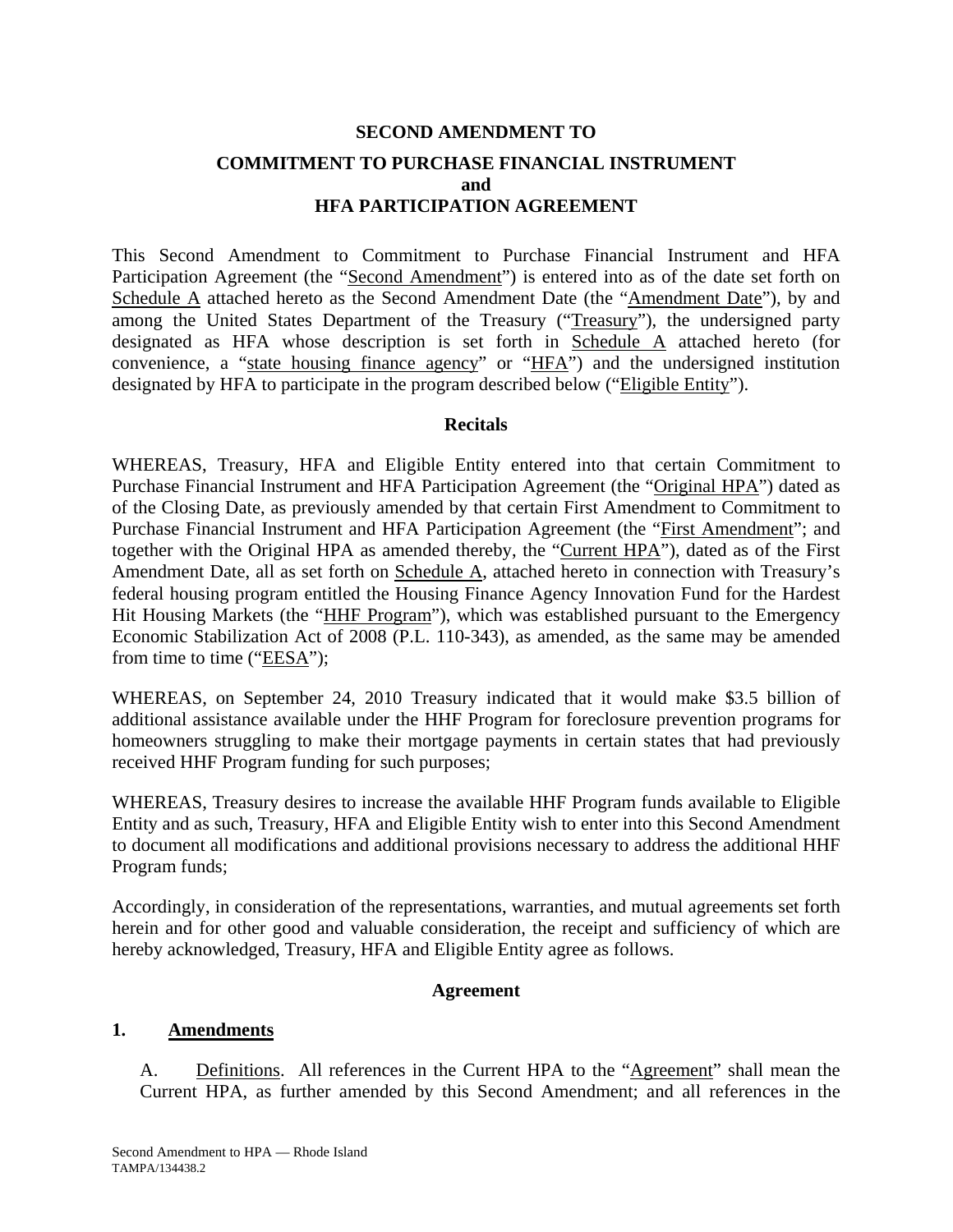Current HPA to Schedules A or B shall mean the Schedules A or B attached to this Second Amendment. All references herein to the "HPA" shall mean the Current HPA, as further amended by this Second Amendment.

B. Schedule A. Schedule A attached to the Current HPA is hereby deleted in its entirety and replaced with Schedule A attached to this Second Amendment.

C. Schedule B. Schedule B attached to the Current HPA is hereby deleted in its entirety and replaced with Schedule B attached to this Second Amendment.

## **2. Representations, Warranties and Covenants**

A. HFA and Eligible Entity. HFA and Eligible Entity, each for itself, make the following representations, warranties and covenants to Treasury and the truth and accuracy of such representations and warranties and compliance with and performance of such covenants are continuing obligations of HFA and Eligible Entity, each as to itself. In the event that any of the representations or warranties made herein cease to be true and correct or HFA or Eligible Entity breaches any of its covenants made herein, HFA or Eligible Entity, as the case may be, agrees to notify Treasury immediately and the same shall constitute an Event of Default under the HPA.

(1) HFA and Eligible Entity each hereby certifies, represents and warrants as of the date hereof that each of the representations and warranties of HFA or Eligible Entity, as applicable, contained in the HPA are true, correct, accurate and complete in all material respects as of the date hereof. All covenants of HFA or Eligible Entity, as applicable, contained in the HPA shall remain in full force and effect and neither HFA, nor Eligible Entity is in breach of any such covenant.

(2) Eligible Entity has the full corporate power and authority to enter into, execute, and deliver this Second Amendment and any other closing documentation delivered to Treasury in connection with this Second Amendment, and to perform its obligations hereunder and thereunder.

(3) HFA has the full legal power and authority to enter into, execute, and deliver this Second Amendment and any other closing documentation delivered to Treasury in connection with this Second Amendment, and to perform its obligations hereunder and thereunder.

#### **3. Administrative Expenses**

Notwithstanding anything to the contrary contained in the Current HPA as amended by this Second Amendment, HFA and Eligible Entity may from time to time submit adjusted budgets to Treasury requesting approval to re-allocate HHF Funds to pay actual program expenses as set forth on a proposed Schedule C. In the event that Treasury shall approve an adjusted budget, in Treasury's sole discretion, the parties shall enter into an amendment to the HPA to modify Schedules A, B and C as necessary.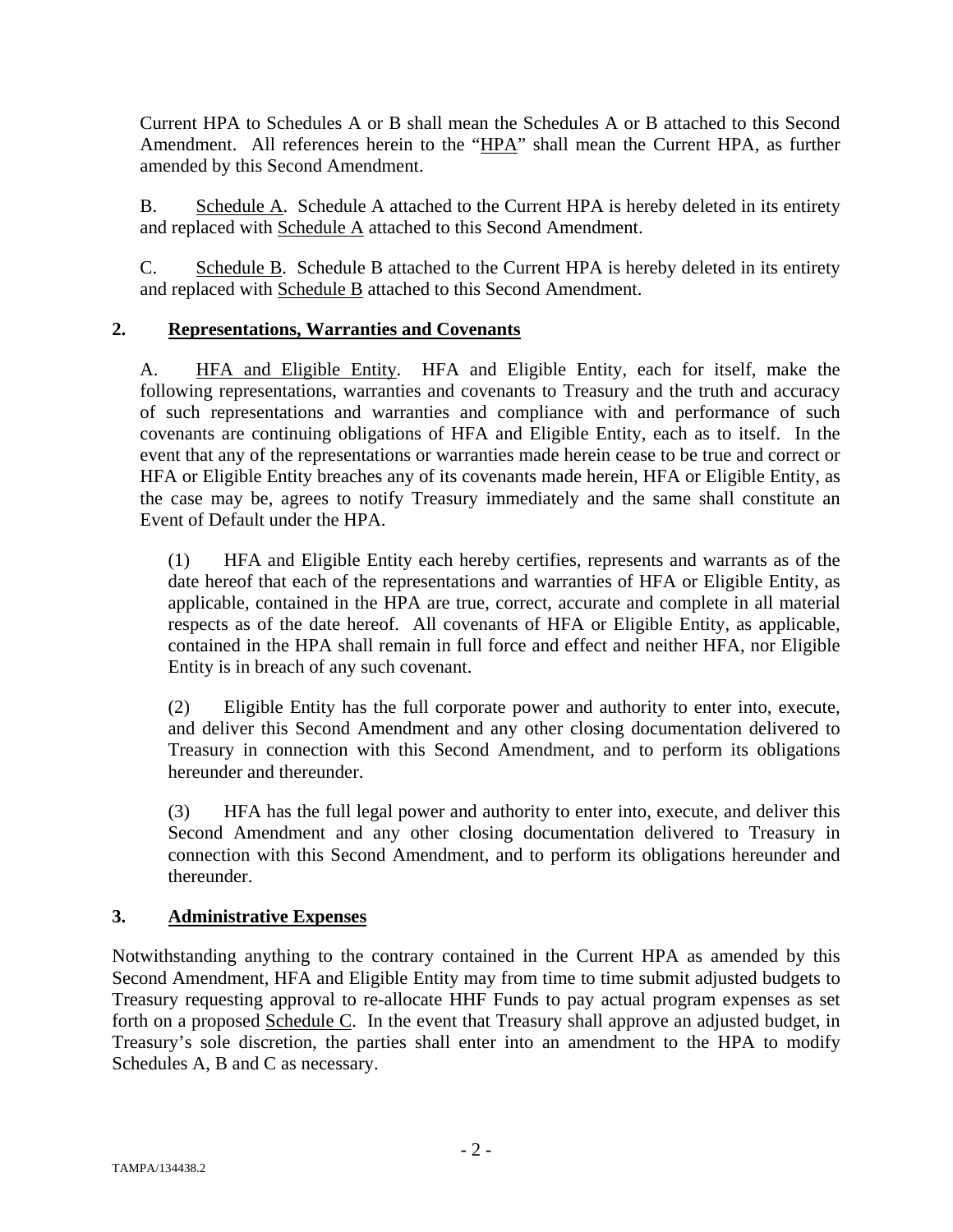#### **4. Miscellaneous**

A. The recitals set forth at the beginning of this Second Amendment are true and accurate and are incorporated herein by this reference.

B. Capitalized terms used but not defined herein shall have the meanings ascribed to them in the HPA.

C. Any provision of the HPA that is determined to be prohibited or unenforceable in any jurisdiction shall, as to such jurisdiction, be ineffective to the extent of such prohibition or unenforceability without invalidating the remaining provisions of the HPA, and no such prohibition or unenforceability in any jurisdiction shall invalidate such provision in any other jurisdiction.

D. This Second Amendment may be executed in two or more counterparts (and by different parties on separate counterparts), each of which shall be deemed an original, but all of which together shall constitute one and the same instrument. Facsimile or electronic copies of this Second Amendment shall be treated as originals for all purposes.

#### [SIGNATURE PAGE FOLLOWS; REMAINDER OF PAGE INTENTIONALLY LEFT BLANK]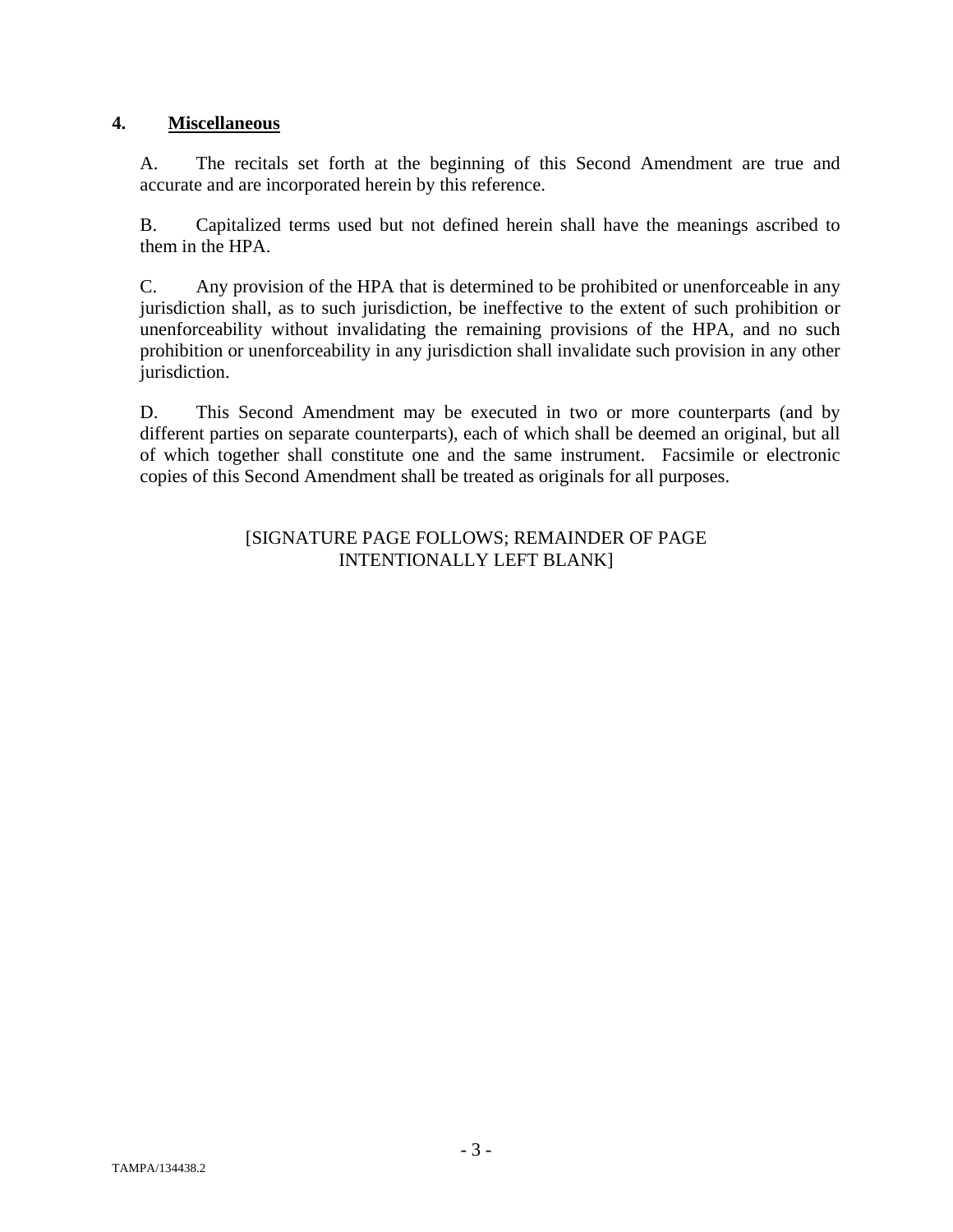**In Witness Whereof**, HFA, Eligible Entity and Treasury by their duly authorized officials hereby execute and deliver this Second Amendment to Commitment to Purchase Financial Instrument and HFA Participation Agreement as of the Amendment Date.

#### **HFA**: **TREASURY**:

RHODE ISLAND HOUSING AND MORTGAGE FINANCE CORPORATION

UNITED STATES DEPARTMENT OF THE **TREASURY** 

By: /s/ Richard Godfrey By: Name: Richard Godfrey Name: Herbert M. Allison, Jr.

Title: Executive Director Title: Assistant Secretary for Financial Stability

#### **ELIGIBLE ENTITY**:

RHODE ISLAND HOUSING AND MORTGAGE FINANCE CORPORATION

By: <u>/s/ Richard Godfrey</u> Name: Richard Godfrey Title: Executive Director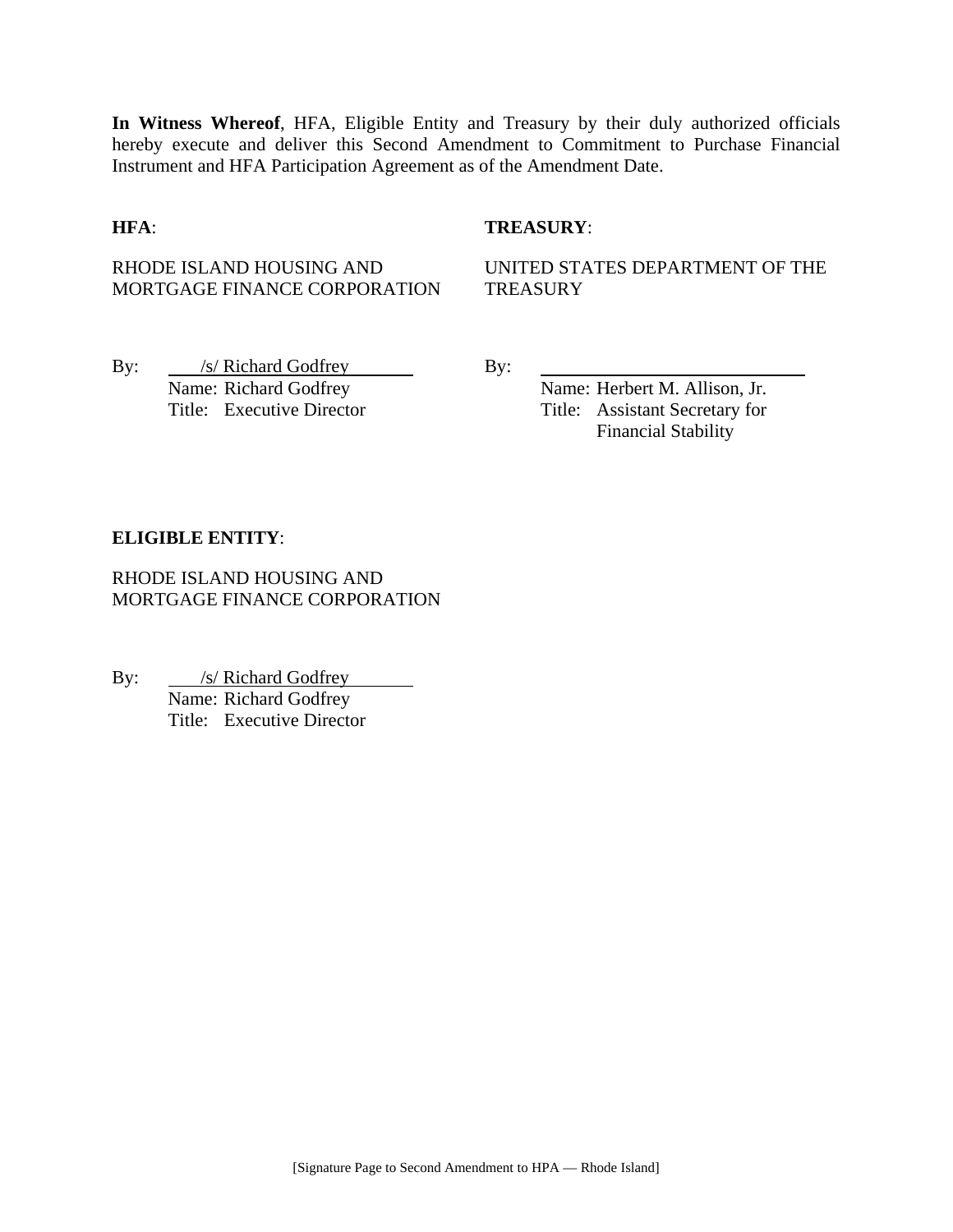In Witness Whereof, HFA, Eligible Entity and Treasury by their duly authorized officials hereby execute and deliver this Second Amendment to Commitment to Purchase Financial Instrument and HFA Participation Agreement as of the Amendment Date.

#### HFA:

#### **TREASURY:**

**TREASURY** 

RHODE ISLAND HOUSING AND MORTGAGE FINANCE CORPORATION

By:

Name: Title:

 $By:$ 

UNITED STATES DEPARTMENT OF THE

Name: Herbert M. Allison, Jr. Title: Assistant Secretary for **Financial Stability** 

#### **ELIGIBLE ENTITY:**

RHODE ISLAND HOUSING AND MORTGAGE FINANCE CORPORATION

By:

Name: Title: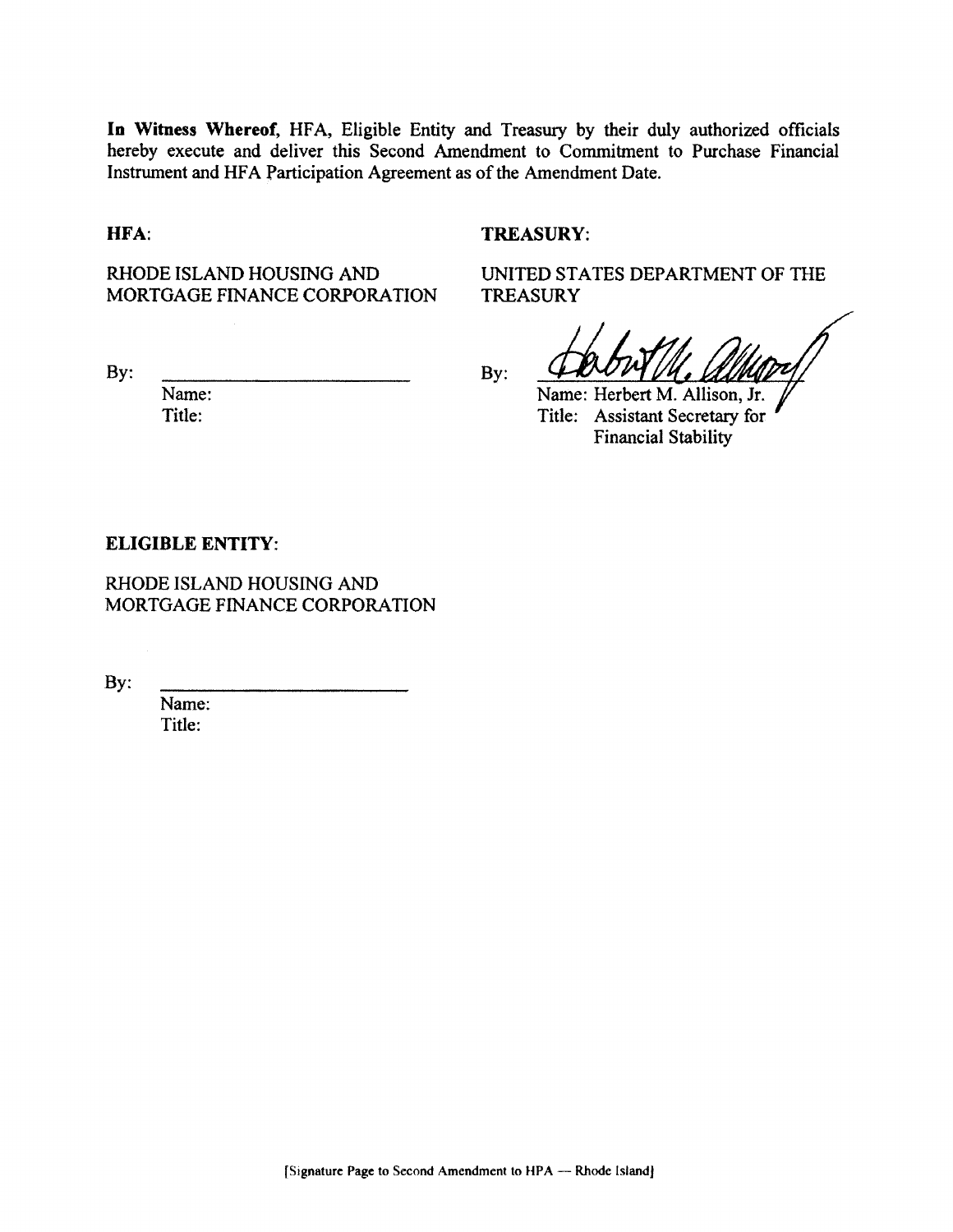# **EXHIBITS AND SCHEDULES**

Schedule A Basic Information<br>Schedule B Service Schedules

Service Schedules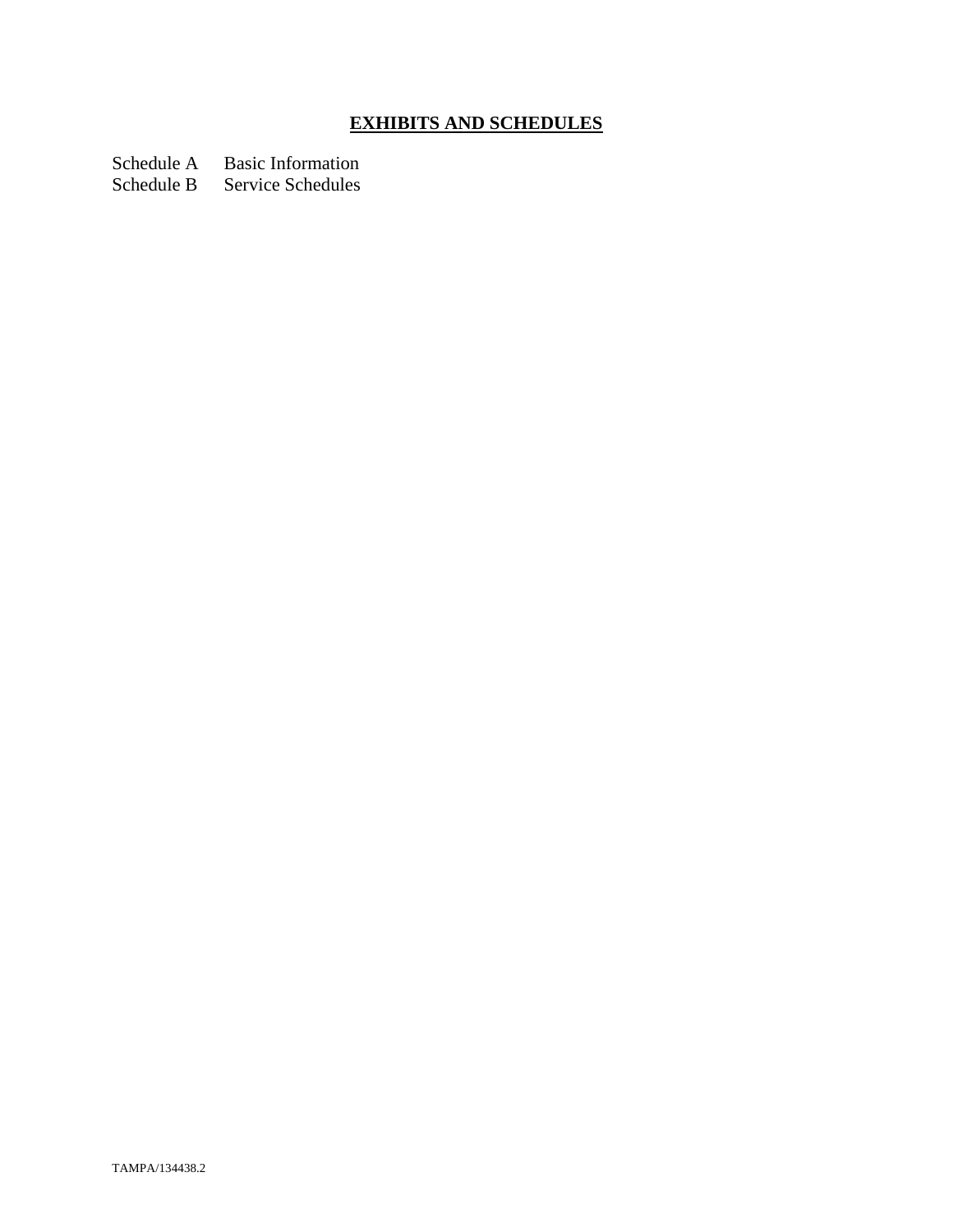#### **SCHEDULE A**

## **BASIC INFORMATION**

| Eligible Entity Information:            |                                                                                                                                                                                                                            |
|-----------------------------------------|----------------------------------------------------------------------------------------------------------------------------------------------------------------------------------------------------------------------------|
| Name of the Eligible Entity:            | Rhode Island Housing and Mortgage Finance Corporation <sup>1</sup>                                                                                                                                                         |
| Corporate or other organizational form: | a public corporation of the state of Rhode<br>Island, established and existing under the<br>Rhode Island Housing and Mortgage Finance<br>Corporation Act, as amended Chapter 42-55,<br>State of Rhode Island General Laws. |
| Jurisdiction of organization:           | Rhode Island                                                                                                                                                                                                               |
| Notice Information:                     |                                                                                                                                                                                                                            |

The Teres in the Agreement to the term "HFA" shall mean the Rhode Island Housing and Mortgage Finance Corporation ("Rhode Island Housing") in its capacity as HFA as such term is used in the Agreement; and references in the Agreement to the term "Eligible Entity" shall mean Rhode Island Housing, in its capacity as Eligible Entity as such term is used in the Agreement.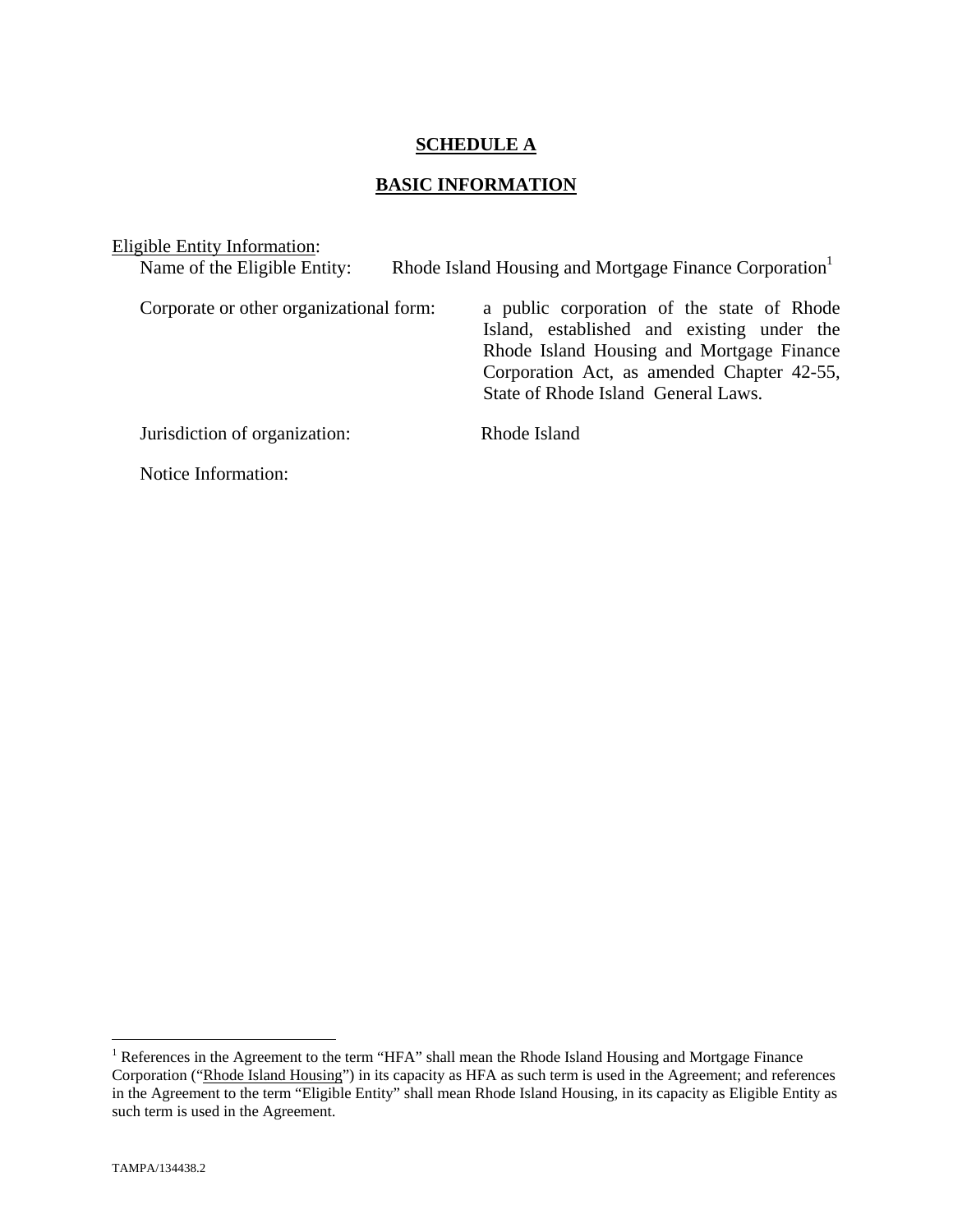| <b>HFA</b> Information:                                                             |                                                                                                                                                                                                                            |
|-------------------------------------------------------------------------------------|----------------------------------------------------------------------------------------------------------------------------------------------------------------------------------------------------------------------------|
| Name of HFA:                                                                        | Rhode Island Housing and Mortgage Finance Corporation <sup>1</sup>                                                                                                                                                         |
| Organizational form:                                                                | a public corporation of the state of Rhode<br>Island, established and existing under the<br>Rhode Island Housing and Mortgage Finance<br>Corporation Act, as amended Chapter 42-55,<br>State of Rhode Island General Laws. |
| Date of Application:                                                                | May 27, 2010                                                                                                                                                                                                               |
| Date of Action Plan:                                                                | September 1, 2010                                                                                                                                                                                                          |
| Notice Information:                                                                 |                                                                                                                                                                                                                            |
| <b>Program Participation Cap:</b>                                                   | \$79,351,573.00                                                                                                                                                                                                            |
| Portion of Program Participation Cap<br><b>Representing Original HHF Funds:</b>     | \$43,000,000.00                                                                                                                                                                                                            |
| Portion of Program Participation Cap<br><b>Representing Unemployment HHF Funds:</b> | \$13,570,770.00                                                                                                                                                                                                            |
| Permitted Expenses:                                                                 | \$9,198,042.00                                                                                                                                                                                                             |
| <b>Closing Date:</b>                                                                | August 3, 2010                                                                                                                                                                                                             |
| <b>First Amendment Date:</b>                                                        | September 23, 2010                                                                                                                                                                                                         |
| <b>Second Amendment Date:</b>                                                       | September 29, 2010                                                                                                                                                                                                         |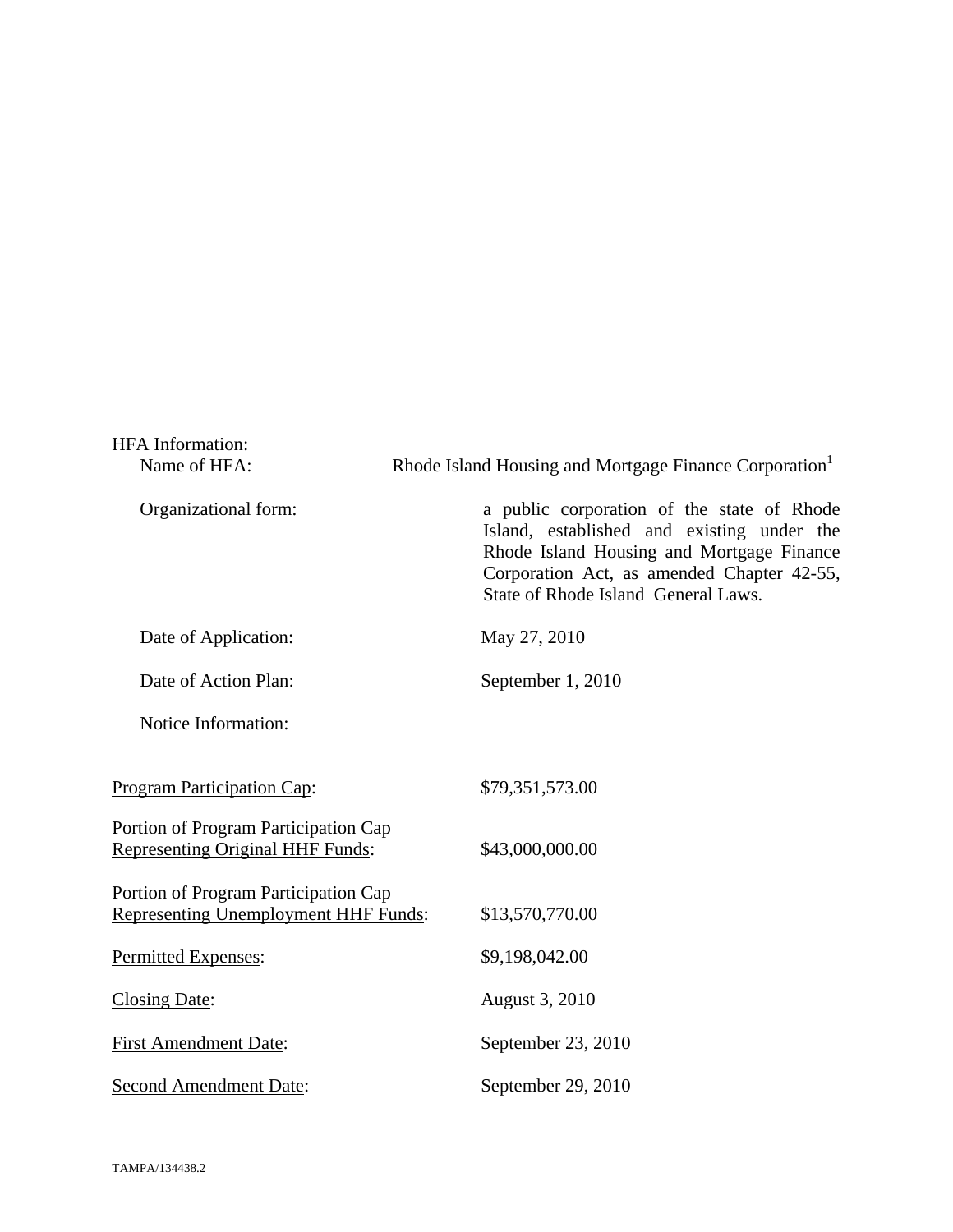Eligible Entity Depository Account Information: See account information set forth in the

Depository Account Control Agreement between Treasury and Eligible Entity regarding the HHF Program.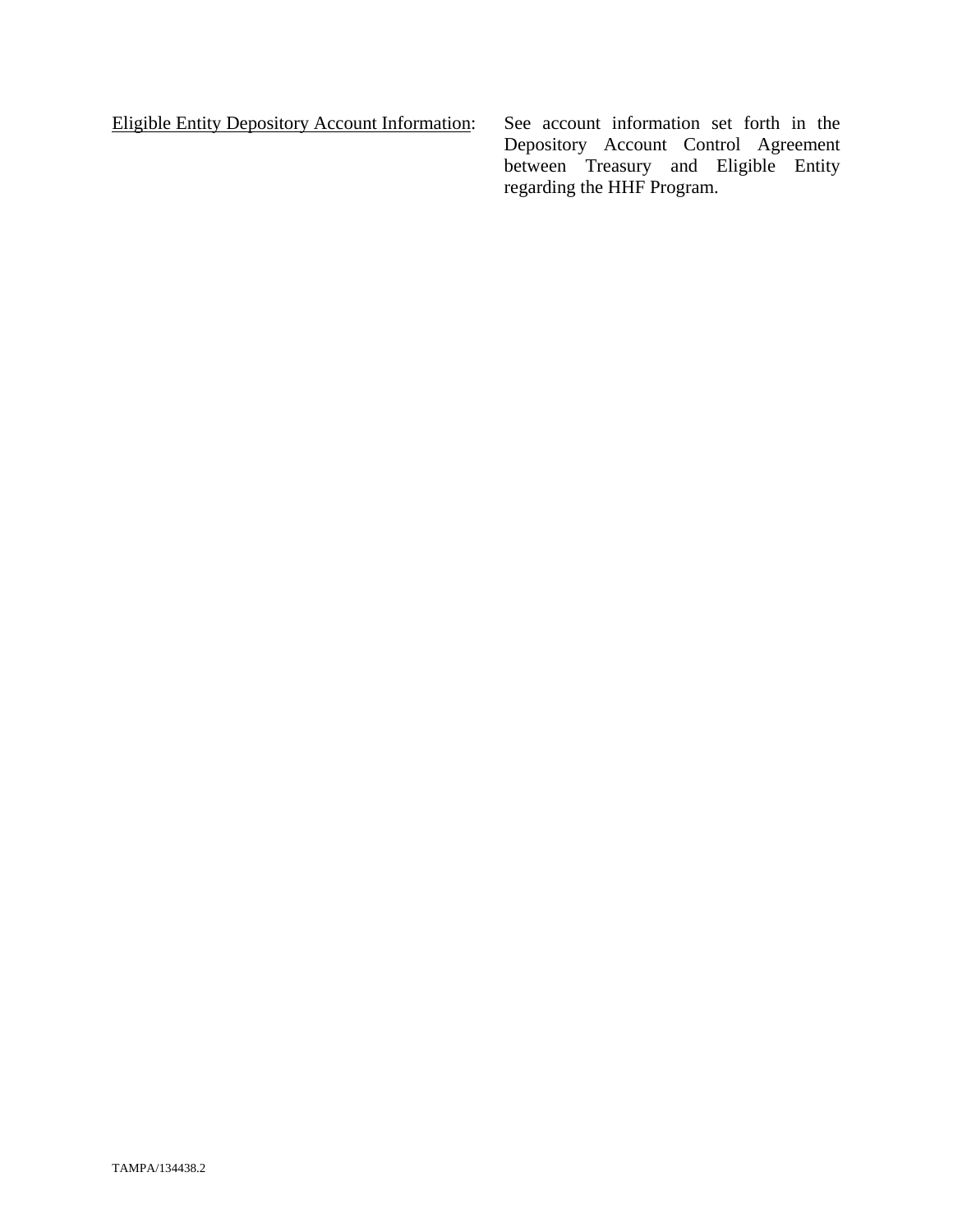#### **SCHEDULE B**

#### **SERVICE SCHEDULES**

The Service Schedules attached as Schedule B to the Current HPA are hereby deleted in their entirety and replaced with the attached Service Schedules (numbered sequentially as Service Schedule B-1, Service Schedule B-2, et. seq.), which collectively comprise Schedule B to the HPA.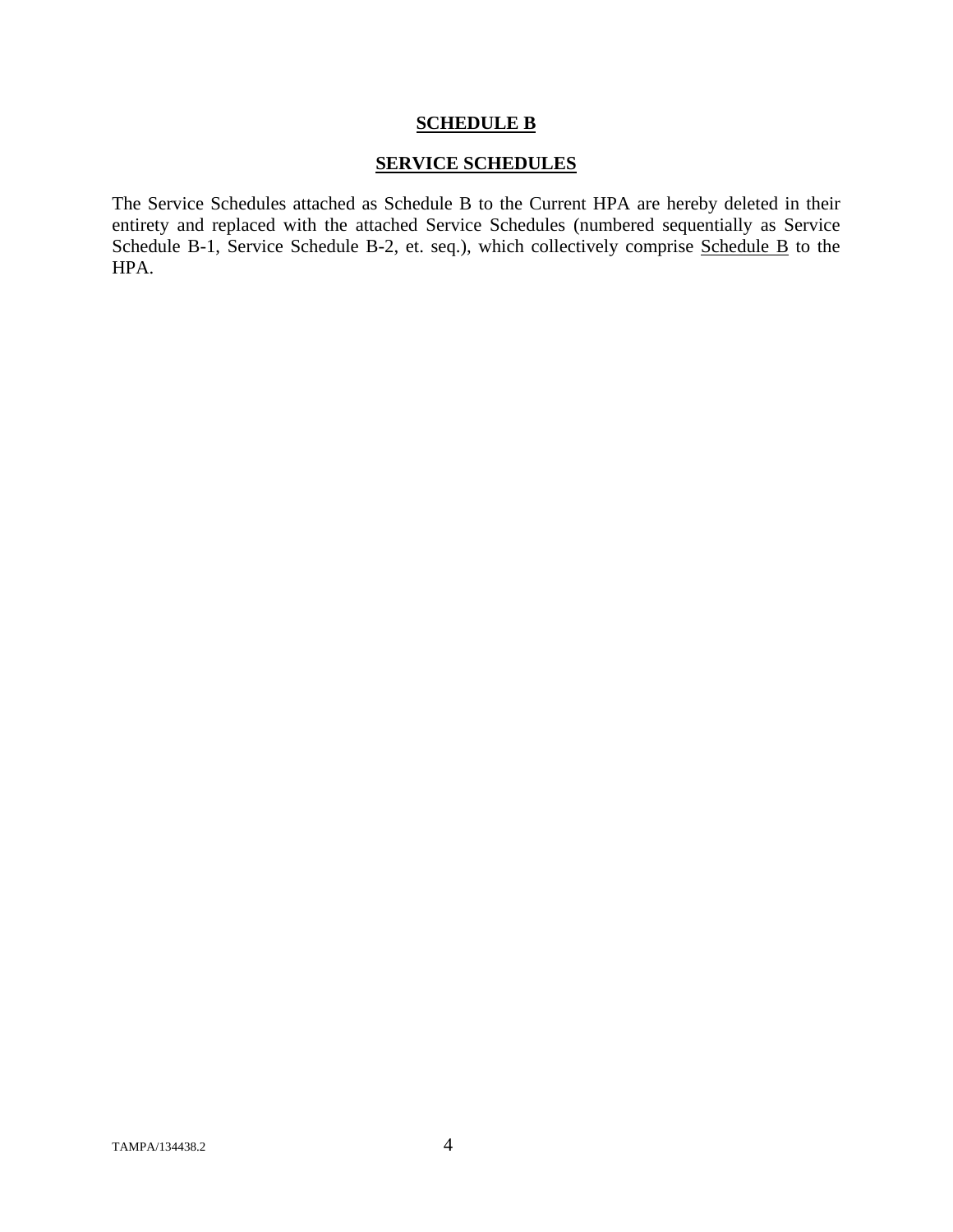# **Rhode Island Housing's**

# **Loan Modification Assistance for HAMP Customers (LMA-HAMP)**

| <b>Summary Guidelines</b>                      |                                                                                                                                                                                                                                                                                                                                                                                                                                                                                                                                                                                                                                                                                                                                                                                                                                          |  |
|------------------------------------------------|------------------------------------------------------------------------------------------------------------------------------------------------------------------------------------------------------------------------------------------------------------------------------------------------------------------------------------------------------------------------------------------------------------------------------------------------------------------------------------------------------------------------------------------------------------------------------------------------------------------------------------------------------------------------------------------------------------------------------------------------------------------------------------------------------------------------------------------|--|
| 1. Program Overview                            | The Loan Modification Assistance for HAMP Customers (LMA-<br>HAMP) will provide up to \$6,000 in assistance to allow<br>homeowners to qualify for a HAMP modification. There is<br>evidence that, in many circumstances, less than \$10,000 can<br>reverse an adverse decision arising out of the HAMP qualification<br>analysis.                                                                                                                                                                                                                                                                                                                                                                                                                                                                                                        |  |
|                                                | LMA-HAMP is designed to address items that may be negatively<br>impacting the HAMP net present value (NPV) analysis:<br>• insufficient income: unemployment or underemployment<br>• insufficient equity<br>• delinquent mortgage payments including escrows                                                                                                                                                                                                                                                                                                                                                                                                                                                                                                                                                                              |  |
|                                                | • escrow shortage payments<br>• payment of non-escrowed taxes or insurances<br>• satisfaction of delinquent condo or planned unit development<br>(PUD) homeowners association dues and special assessments<br>• satisfaction of subordinate liens, superior real estate tax liens<br>or other liens related to the property                                                                                                                                                                                                                                                                                                                                                                                                                                                                                                              |  |
|                                                | This assistance is only available after the lender/servicer has<br>exhausted all steps required under the HAMP waterfall process<br>and has not been able to achieve a modification.                                                                                                                                                                                                                                                                                                                                                                                                                                                                                                                                                                                                                                                     |  |
| 2. Program Goals                               | To help Rhode Island homeowners who cannot qualify for a<br>HAMP modification because they do not have sufficient resources<br>to achieve HAMP requirements.                                                                                                                                                                                                                                                                                                                                                                                                                                                                                                                                                                                                                                                                             |  |
| 3.<br><b>Target</b><br><b>Population/Areas</b> | An analysis of all Rhode Island cities and towns reveals that the<br>twelve communities with the highest rates of mortgage<br>delinquencies and foreclosures are also among the communities<br>with the highest unemployment rates. Using a combination of the<br>number of delinquencies and the number of unemployed, it is<br>estimated that 70% of all Hardest-Hit funds will be spent in these<br>twelve communities. Thirty-one of the thirty-nine communities in<br>Rhode Island experienced an unemployment rate of 12% or higher<br>in January of 2010, representing 85.45% of the state's population.<br>Therefore, we anticipate that 85% of all Hardest-Hit funding will<br>be targeted to communities with unemployment rates of greater<br>than 12%.<br>In addition to targeted populations/areas, up to \$30,000 in total |  |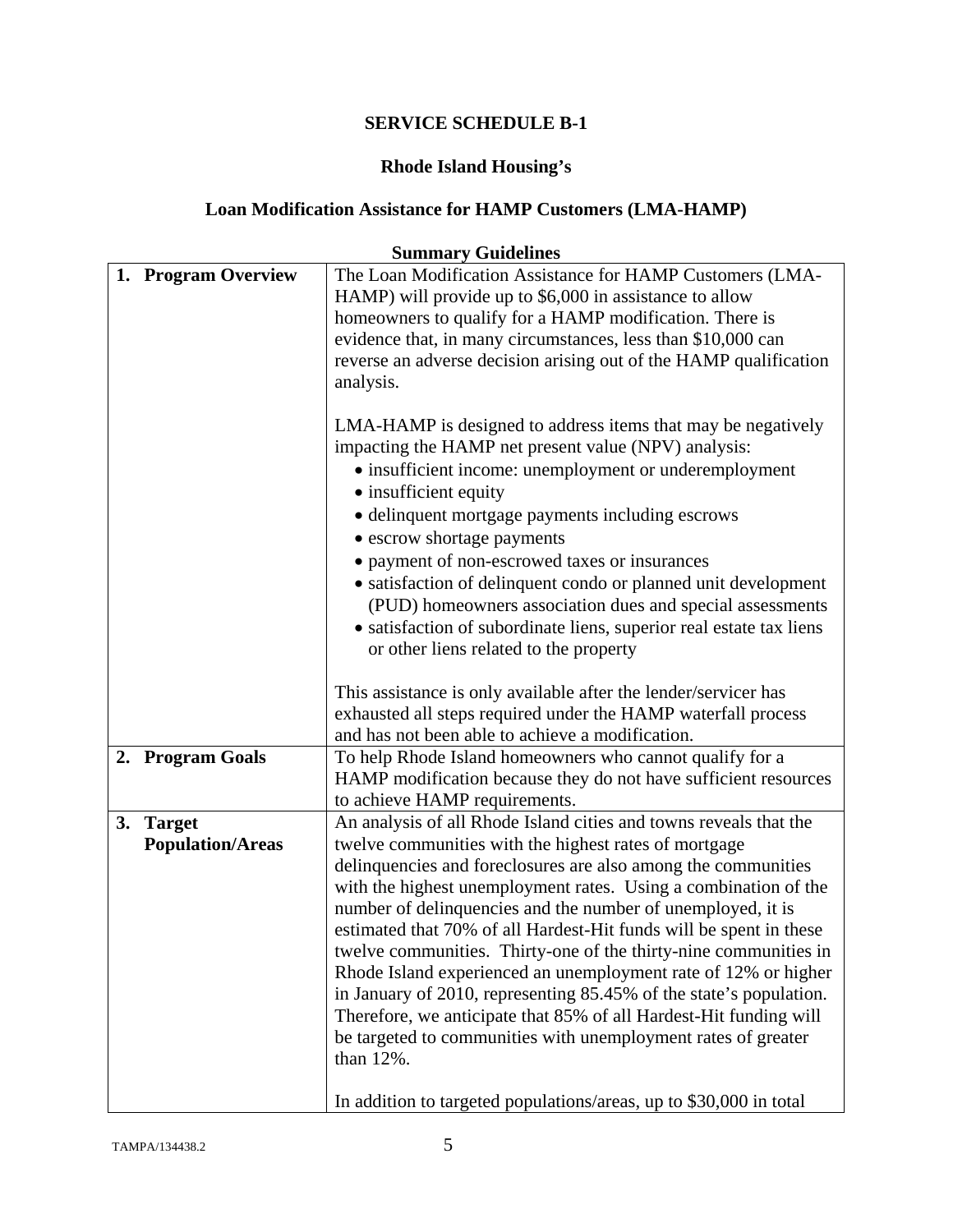|                                                   | assistance may be available through the TIHA program for                                                                                                                                                                                                                                                                                                                                                                                                                                                                                                                                                                                                                                                                                                                                                                                                                                                                                                                                                                                                                                                                                                                                                                                                                                                                                                                                                                                                                                                                                                                                                                                                                                                                                                                                                                                                        |
|---------------------------------------------------|-----------------------------------------------------------------------------------------------------------------------------------------------------------------------------------------------------------------------------------------------------------------------------------------------------------------------------------------------------------------------------------------------------------------------------------------------------------------------------------------------------------------------------------------------------------------------------------------------------------------------------------------------------------------------------------------------------------------------------------------------------------------------------------------------------------------------------------------------------------------------------------------------------------------------------------------------------------------------------------------------------------------------------------------------------------------------------------------------------------------------------------------------------------------------------------------------------------------------------------------------------------------------------------------------------------------------------------------------------------------------------------------------------------------------------------------------------------------------------------------------------------------------------------------------------------------------------------------------------------------------------------------------------------------------------------------------------------------------------------------------------------------------------------------------------------------------------------------------------------------|
|                                                   | targeted homeowners who are at risk of foreclosure.                                                                                                                                                                                                                                                                                                                                                                                                                                                                                                                                                                                                                                                                                                                                                                                                                                                                                                                                                                                                                                                                                                                                                                                                                                                                                                                                                                                                                                                                                                                                                                                                                                                                                                                                                                                                             |
| 4. Program Allocation                             | \$6,900,000.00                                                                                                                                                                                                                                                                                                                                                                                                                                                                                                                                                                                                                                                                                                                                                                                                                                                                                                                                                                                                                                                                                                                                                                                                                                                                                                                                                                                                                                                                                                                                                                                                                                                                                                                                                                                                                                                  |
| (Excluding                                        |                                                                                                                                                                                                                                                                                                                                                                                                                                                                                                                                                                                                                                                                                                                                                                                                                                                                                                                                                                                                                                                                                                                                                                                                                                                                                                                                                                                                                                                                                                                                                                                                                                                                                                                                                                                                                                                                 |
| <b>Administrative</b>                             |                                                                                                                                                                                                                                                                                                                                                                                                                                                                                                                                                                                                                                                                                                                                                                                                                                                                                                                                                                                                                                                                                                                                                                                                                                                                                                                                                                                                                                                                                                                                                                                                                                                                                                                                                                                                                                                                 |
| <b>Expenses</b> )                                 |                                                                                                                                                                                                                                                                                                                                                                                                                                                                                                                                                                                                                                                                                                                                                                                                                                                                                                                                                                                                                                                                                                                                                                                                                                                                                                                                                                                                                                                                                                                                                                                                                                                                                                                                                                                                                                                                 |
|                                                   |                                                                                                                                                                                                                                                                                                                                                                                                                                                                                                                                                                                                                                                                                                                                                                                                                                                                                                                                                                                                                                                                                                                                                                                                                                                                                                                                                                                                                                                                                                                                                                                                                                                                                                                                                                                                                                                                 |
| <b>5. Borrower Eligibility</b><br><b>Criteria</b> | Eligible borrowers must have monthly mortgage payments that are<br>greater than 31 percent of their gross monthly income and must be<br>able to document hardship circumstances that have occurred<br>subsequent to the making of the loan and places the borrower at<br>risk of foreclosure. Borrower will be required to complete a<br>Hardship Affidavit. A hardship is defined as an uncontrollable<br>increase in housing expense or an uncontrollable decrease in<br>income that places the homeowner at risk of foreclosure. Examples<br>of a hardship include: underemployment, reduction of income,<br>unemployment, death or disability in family, unforeseen medical<br>expense, and costly home repairs necessary for habitability. A loss<br>of home value does not, unto itself, constitute a financial hardship,<br>but may be considered to be a contributing factor in the evaluation<br>of the request for assistance. Final HHF assistance must result in<br>debt-to-income ratios not greater than 31% housing debt-to-<br>income ratio and 60% total debt-to-income ratio.<br>Assistance is available to homeowners who have a documented<br>hardship. Unemployment will be verified in one of two ways: by<br>obtaining a copy of the homeowner's unemployment benefit rate<br>decision letter and copies of 3 months bank statements to verify<br>the unemployment direct deposit, or by online, automated<br>verification through the Rhode Island Department of Employment<br>and Training.<br>Rhode Island's Mortgage Revenue Bond income limits apply to all<br>assistance programs. These eligibility limits are based on current<br>income and family size. They are generally up to 140% of area<br>median income. Currently, one or two person households can earn<br>up to \$87,800. Households of three or more can earn up to |
|                                                   | \$102,400.                                                                                                                                                                                                                                                                                                                                                                                                                                                                                                                                                                                                                                                                                                                                                                                                                                                                                                                                                                                                                                                                                                                                                                                                                                                                                                                                                                                                                                                                                                                                                                                                                                                                                                                                                                                                                                                      |
|                                                   |                                                                                                                                                                                                                                                                                                                                                                                                                                                                                                                                                                                                                                                                                                                                                                                                                                                                                                                                                                                                                                                                                                                                                                                                                                                                                                                                                                                                                                                                                                                                                                                                                                                                                                                                                                                                                                                                 |
|                                                   | Borrower is able to satisfy program guidelines.                                                                                                                                                                                                                                                                                                                                                                                                                                                                                                                                                                                                                                                                                                                                                                                                                                                                                                                                                                                                                                                                                                                                                                                                                                                                                                                                                                                                                                                                                                                                                                                                                                                                                                                                                                                                                 |
| 6. Property/Loan                                  | Assistance will be provided to owner-occupied one-to four-family                                                                                                                                                                                                                                                                                                                                                                                                                                                                                                                                                                                                                                                                                                                                                                                                                                                                                                                                                                                                                                                                                                                                                                                                                                                                                                                                                                                                                                                                                                                                                                                                                                                                                                                                                                                                |
| <b>Eligibility Criteria</b>                       | Rhode Island properties and condominiums provided the original                                                                                                                                                                                                                                                                                                                                                                                                                                                                                                                                                                                                                                                                                                                                                                                                                                                                                                                                                                                                                                                                                                                                                                                                                                                                                                                                                                                                                                                                                                                                                                                                                                                                                                                                                                                                  |
|                                                   | mortgage was not greater than \$729,750.                                                                                                                                                                                                                                                                                                                                                                                                                                                                                                                                                                                                                                                                                                                                                                                                                                                                                                                                                                                                                                                                                                                                                                                                                                                                                                                                                                                                                                                                                                                                                                                                                                                                                                                                                                                                                        |
|                                                   |                                                                                                                                                                                                                                                                                                                                                                                                                                                                                                                                                                                                                                                                                                                                                                                                                                                                                                                                                                                                                                                                                                                                                                                                                                                                                                                                                                                                                                                                                                                                                                                                                                                                                                                                                                                                                                                                 |
|                                                   | Borrower's lender must agree in writing to mediation with a HUD-                                                                                                                                                                                                                                                                                                                                                                                                                                                                                                                                                                                                                                                                                                                                                                                                                                                                                                                                                                                                                                                                                                                                                                                                                                                                                                                                                                                                                                                                                                                                                                                                                                                                                                                                                                                                |
|                                                   | approved counseling agency if after receipt of HHF assistance the                                                                                                                                                                                                                                                                                                                                                                                                                                                                                                                                                                                                                                                                                                                                                                                                                                                                                                                                                                                                                                                                                                                                                                                                                                                                                                                                                                                                                                                                                                                                                                                                                                                                                                                                                                                               |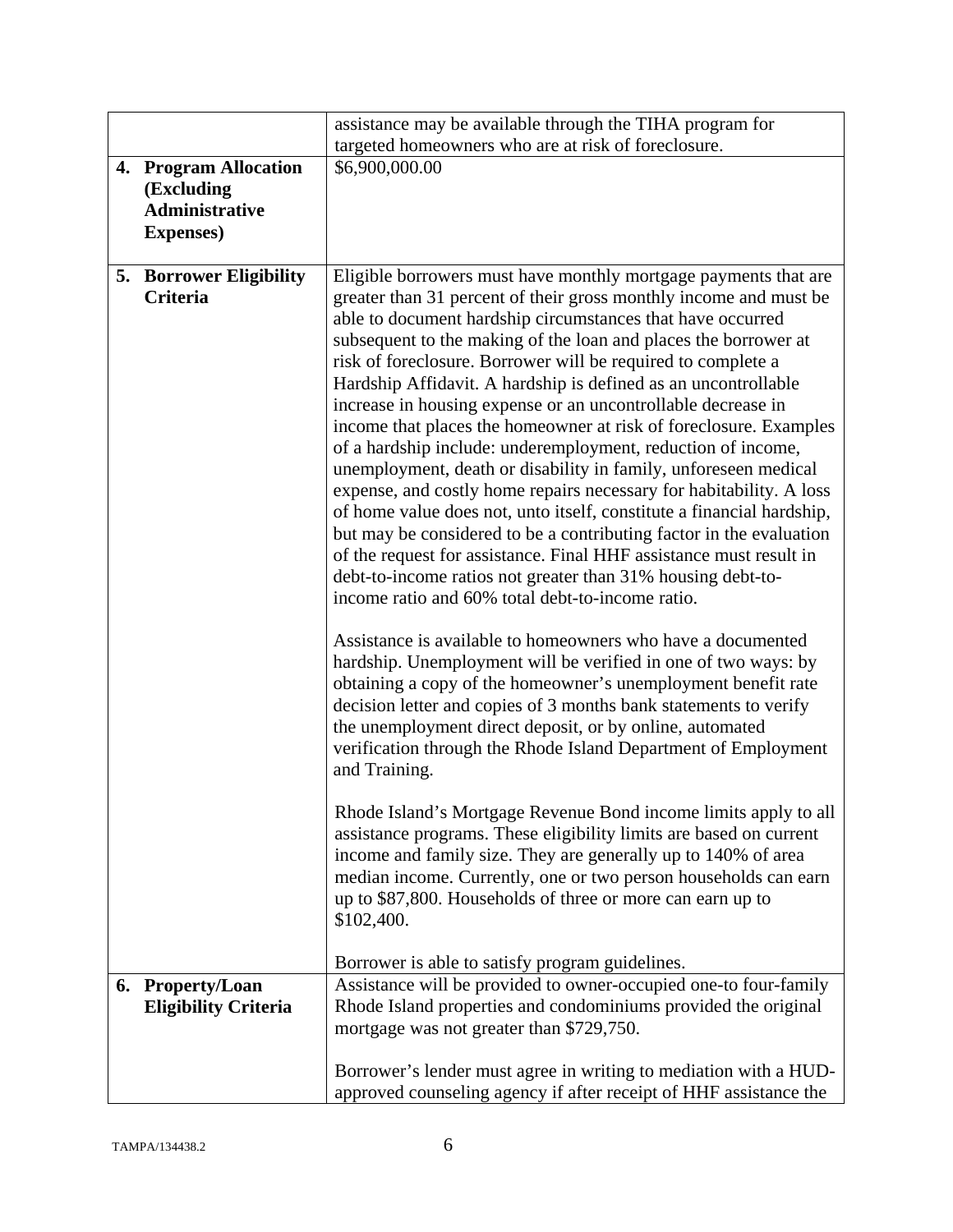|    |                                            | borrower subsequently becomes more than 60 days delinquent and                                                                  |
|----|--------------------------------------------|---------------------------------------------------------------------------------------------------------------------------------|
|    |                                            | is at risk of foreclosure within the five-year modification period.                                                             |
|    | 7. Program Exclusions                      | Homeowner owns other real property.                                                                                             |
|    |                                            | Homeowners may not have cash reserves, non-retirement liquid                                                                    |
|    |                                            | assets, exceeding 3 months of principal, interest, taxes and                                                                    |
|    |                                            | insurance.                                                                                                                      |
| 8. | <b>Structure of</b>                        | Funds will be provided in the form of a zero-percent interest, non-                                                             |
|    | <b>Assistance</b>                          | recourse, non-amortizing loan secured by the property and<br>forgivable at 20% per year over 5 years, if the homeowner fulfills |
|    |                                            | his or her obligations on a timely basis under the assistance                                                                   |
|    |                                            | agreement. Borrowers who refinance, transfer title or sell the                                                                  |
|    |                                            | property within the five-year period must repay the loan on a pro-                                                              |
|    |                                            | rata basis provided there is sufficient equity from such refinance,                                                             |
|    |                                            | title transfer or sale. Recycled funds will be returned to the HHF                                                              |
|    |                                            | Program for additional use through December 31, 2017. After                                                                     |
|    | 9. Per Household                           | December 31, 2017 all repayments will be returned to Treasury.<br>LMA-HAMP program will provide up to \$6,000 in assistance.    |
|    | <b>Assistance</b>                          | Additional aid may be available to targeted homeowners under                                                                    |
|    |                                            | Temporary and Immediate Homeowner Assistance (TIHA).                                                                            |
|    | 10. Duration of                            | The duration of the assistance is determined by the individual need                                                             |
|    | <b>Assistance</b>                          | of each eligible borrower. Assistance will be paid directly to the                                                              |
|    |                                            | existing servicer and may be distributed in a lump sum or on a                                                                  |
|    | 11. Estimated Number of                    | monthly basis until the maximum program amount is reached.<br>Up to 1,150 households will be served.                            |
|    | Participating                              |                                                                                                                                 |
|    | <b>Households</b>                          |                                                                                                                                 |
|    |                                            |                                                                                                                                 |
|    | 12. Program Inception/                     | 30 - 45 days from Treasury approval to December 31, 2012.                                                                       |
|    | <b>Duration</b>                            |                                                                                                                                 |
|    |                                            |                                                                                                                                 |
|    | 13. Program Interactions<br>with Other HFA | In addition to the \$6,000 permitted under this program, an<br>additional \$2,500 may be available under the Temporary and      |
|    | <b>Programs</b>                            | Immediate Homeowner Assistance (TIHA) program for special                                                                       |
|    |                                            | circumstances, such as where the borrower has insufficient funds                                                                |
|    |                                            | to provide the match.                                                                                                           |
|    |                                            |                                                                                                                                 |
|    |                                            | Also, in special circumstances, TIHA may provide up to \$30,000                                                                 |
|    | <b>14. Program Interactions</b>            | aid to targeted homeowners who are at risk of foreclosure.<br>Funds will only be provided under this program to allow the       |
|    | with HAMP                                  | homeowner to qualify for a HAMP modification provided that: (i)                                                                 |
|    |                                            | the Lender can document that it has made contributions having a                                                                 |
|    |                                            | value of at least an equal amount (one-for-one match), (ii) the                                                                 |
|    |                                            | borrower contributes at least 20% of the advanced amount, (if                                                                   |
|    |                                            | borrowers' cash reserves, excluding retirement assets, are                                                                      |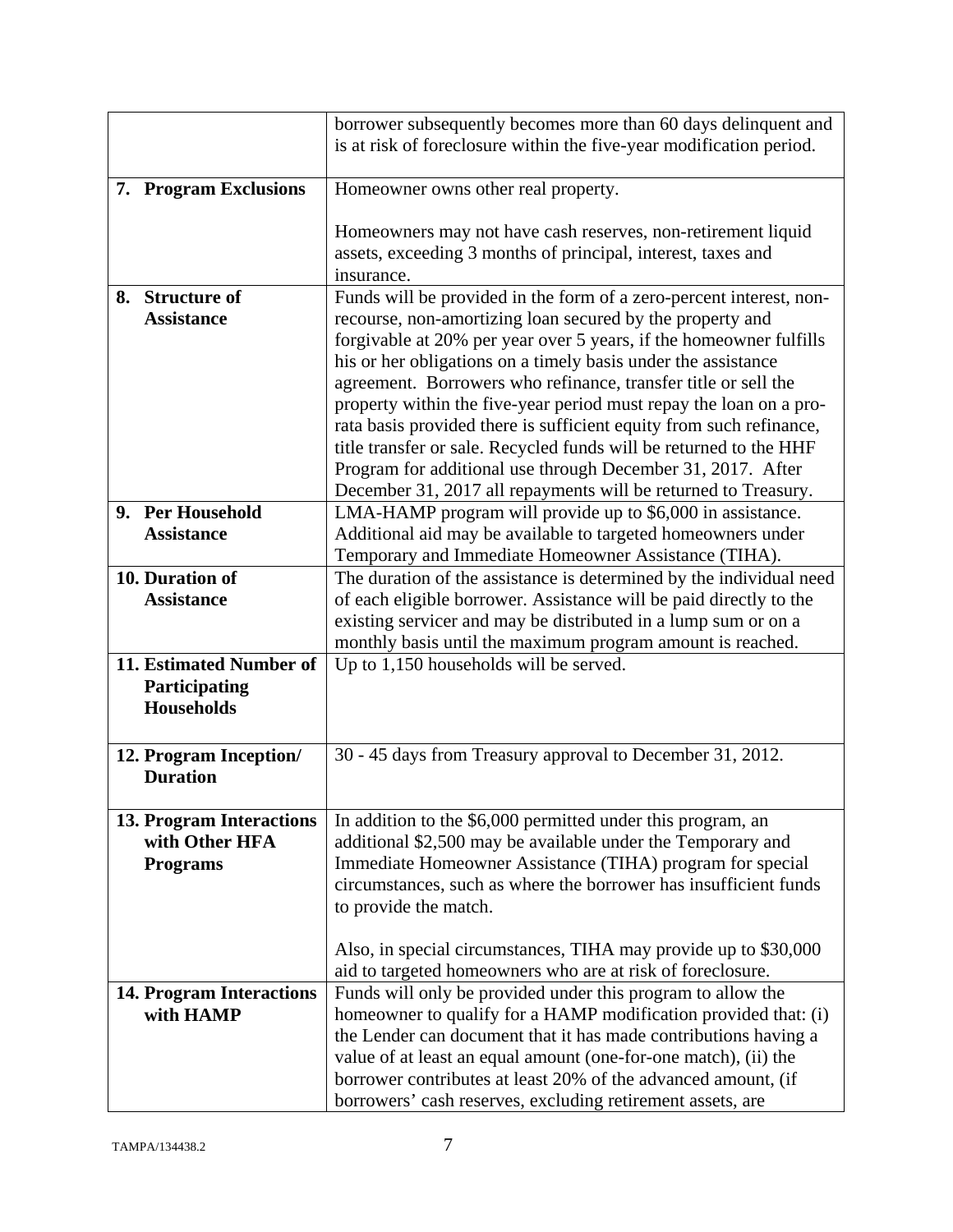|                      | insufficient to contribute to the 20% match, borrower can access     |
|----------------------|----------------------------------------------------------------------|
|                      | these funds through our Temporary and Immediate Homeowner            |
|                      | Assistance program) and (iii) a HAMP modification agreement is       |
|                      | signed by the borrower and lender. The lender contribution may be    |
|                      | in the form of an interest rate reduction, extension of the mortgage |
|                      | term or principal forbearance or forgiveness. The timing of the      |
|                      | lender contribution will be at closing of the modification.          |
|                      | Forgiveness or forbearance of late fees or costs of collection will  |
|                      | not be counted toward the match.                                     |
| 15. Program Leverage | This program is designed to act as a gateway to HAMP.                |
| with Other Financial |                                                                      |
| <b>Resources</b>     |                                                                      |
|                      |                                                                      |
| 16. Qualify as an    | $\boxtimes$ No<br>$\square$ Yes                                      |
| Unemployment         |                                                                      |
| <b>Program</b>       |                                                                      |
|                      |                                                                      |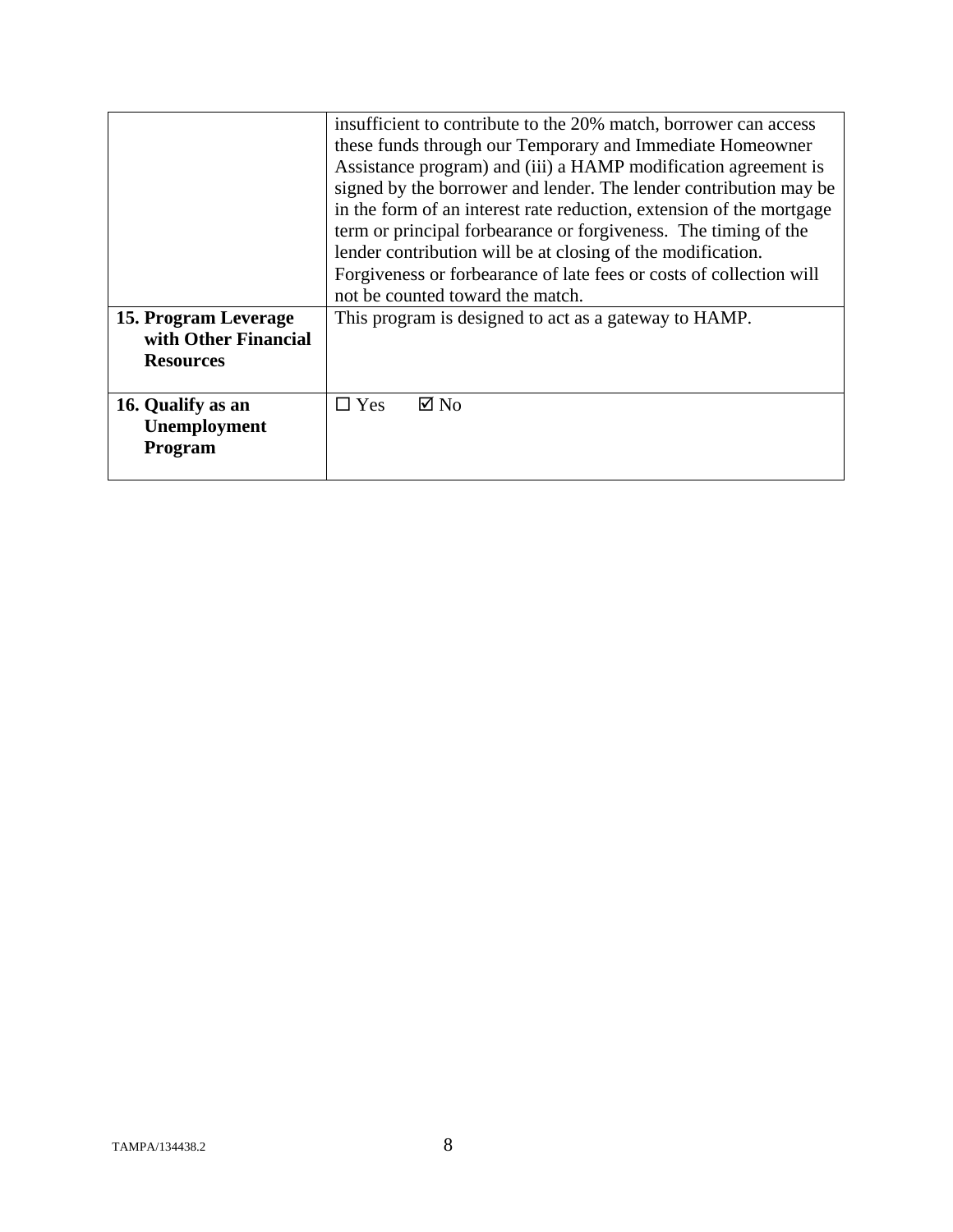# **Rhode Island Housing's**

# **Loan Modification Assistance for Non-HAMP Customers (LMA-Non-HAMP)**

|    | <b>Summary Guidelines</b> |                                                                                                                                            |
|----|---------------------------|--------------------------------------------------------------------------------------------------------------------------------------------|
|    | 1. Program Overview       | The Loan Modification Assistance for Non-HAMP Customers                                                                                    |
|    |                           | (LMA-Non-HAMP) will provide up to \$6,000 in assistance to allow                                                                           |
|    |                           | homeowners to qualify for a modification.                                                                                                  |
|    |                           |                                                                                                                                            |
|    |                           | Many local and regional lenders do not participate in the HAMP                                                                             |
|    |                           | program. Many of their customers are also struggling to meet                                                                               |
|    |                           | mortgage payments.                                                                                                                         |
|    |                           | LMA-Non-HAMP will provide up to \$6,000 to assist the borrower                                                                             |
|    |                           | and lender to achieve a loan modification.                                                                                                 |
|    |                           | Funding can be used to address:                                                                                                            |
|    |                           | • insufficient income: unemployment or underemployment                                                                                     |
|    |                           | • insufficient equity                                                                                                                      |
|    |                           | · delinquent mortgage payments including escrows                                                                                           |
|    |                           | • escrow shortage payments                                                                                                                 |
|    |                           | • payment of non-escrowed taxes or insurances                                                                                              |
|    |                           | • satisfaction of delinquent condo or planned unit development                                                                             |
|    |                           | (PUD) homeowners association dues and special assessments                                                                                  |
|    |                           | • satisfaction of subordinate liens, superior real estate tax liens or                                                                     |
|    |                           | other liens related to the property                                                                                                        |
|    | 2. Program Goals          | This program is designed to help stabilize Rhode Island                                                                                    |
|    |                           | homeowners who have mortgages with lender/servicers not                                                                                    |
|    |                           | participating in the HAMP program. This assistance will temporarily                                                                        |
|    |                           | adjust a homeowner's payment to an affordable level for a minimum                                                                          |
|    |                           | 12 month period.                                                                                                                           |
| 3. | <b>Target</b>             | An analysis of all Rhode Island cities and towns reveals that the                                                                          |
|    | <b>Population/Areas</b>   | twelve communities with the highest rates of mortgage                                                                                      |
|    |                           | delinquencies and foreclosures are also among the communities with                                                                         |
|    |                           | the highest unemployment rates. Using a combination of the                                                                                 |
|    |                           | number of delinquencies and the number of unemployed, it is                                                                                |
|    |                           | estimated that 70% of all Hardest-Hit funds will be spent in these                                                                         |
|    |                           | twelve communities. Thirty one of the thirty nine communities in                                                                           |
|    |                           | Rhode Island experienced an unemployment rate of 12% or higher                                                                             |
|    |                           | in January of 2010, representing 85.45% of the state's population.<br>Therefore, we anticipate that 85% of all Hardest-Hit funding will be |
|    |                           | targeted to communities with unemployment rates of greater than                                                                            |
|    |                           | 12%.                                                                                                                                       |
|    |                           |                                                                                                                                            |
|    |                           | In addition to targeted populations/areas, up to \$30,000 in total                                                                         |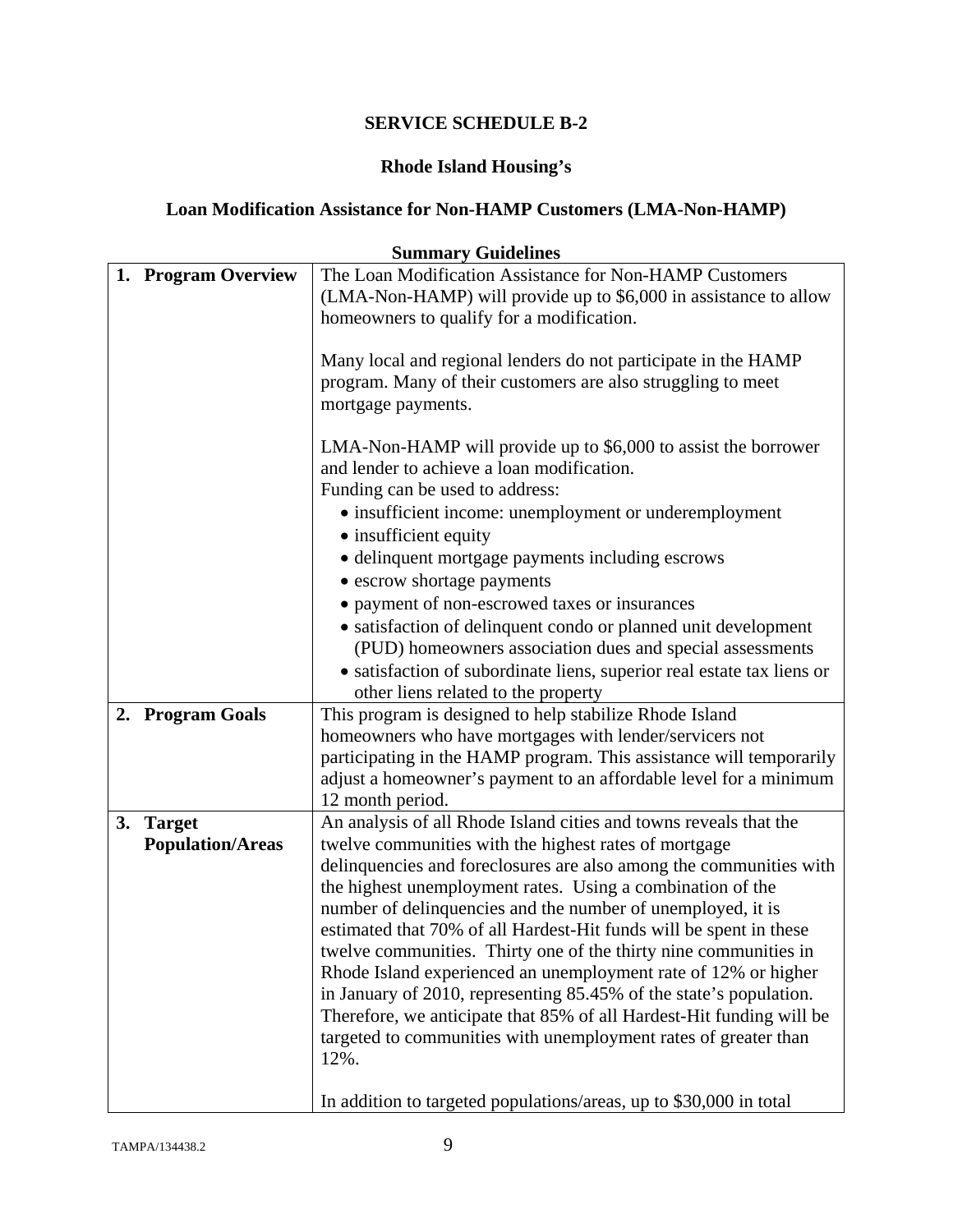|                                                                                   | assistance may be available through the TIHA program for targeted                                                                                                                                                                                                                                                                                                                                                                                                                                                                                                                                                                                                                                                                                                                                                                                                                                                                                                              |
|-----------------------------------------------------------------------------------|--------------------------------------------------------------------------------------------------------------------------------------------------------------------------------------------------------------------------------------------------------------------------------------------------------------------------------------------------------------------------------------------------------------------------------------------------------------------------------------------------------------------------------------------------------------------------------------------------------------------------------------------------------------------------------------------------------------------------------------------------------------------------------------------------------------------------------------------------------------------------------------------------------------------------------------------------------------------------------|
|                                                                                   | homeowners who are at risk of foreclosure.                                                                                                                                                                                                                                                                                                                                                                                                                                                                                                                                                                                                                                                                                                                                                                                                                                                                                                                                     |
| 4. Program Allocation<br>(Excluding<br><b>Administrative</b><br><b>Expenses</b> ) | \$9,000,000.00                                                                                                                                                                                                                                                                                                                                                                                                                                                                                                                                                                                                                                                                                                                                                                                                                                                                                                                                                                 |
| 5. Borrower<br><b>Eligibility Criteria</b>                                        | Eligible borrower with current gross annual income over \$35,000<br>must have a monthly mortgage payment that is greater than 35% of<br>their gross monthly income and must be able to document hardship<br>circumstances that have occurred subsequent to the making of the<br>loan and places the borrower at risk of foreclosure. Final HHF<br>assistance must result in debt-to-income ratios not greater than 35%<br>housing debt-to-income ratio and 60% total debt-to-income ratio.                                                                                                                                                                                                                                                                                                                                                                                                                                                                                     |
|                                                                                   | If borrower current gross annual income is \$35,000 or less, they<br>must have a monthly mortgage payment that is greater than 31% of<br>their gross monthly income and must be able to document a hardship<br>that has subsequently placed them at risk of foreclosure. Final HHF<br>assistance must result in debt-to-income ratios not greater than 31%<br>housing debt-to-income ratio and 60% total debt-to-income ratio.                                                                                                                                                                                                                                                                                                                                                                                                                                                                                                                                                 |
|                                                                                   | Unemployment will be verified in one of two ways: by obtaining a<br>copy of the homeowner's unemployment benefit rate decision letter<br>and copies of 3 months bank statements to verify the unemployment<br>direct deposit, or by online, automated verification through the<br>Rhode Island Department of Employment and Training.<br>Borrower will be required to complete a Hardship Affidavit. A<br>hardship is defined as an uncontrollable increase in housing expense<br>or an uncontrollable decrease in income that places the homeowner<br>at risk of foreclosure. Examples of a hardship include:<br>underemployment, reduction of income, unemployment, death or<br>disability in family, unforeseen medical expense, and costly home<br>repairs necessary for habitability. A loss of home value does not, in<br>itself, constitute a financial hardship, but may be considered to be a<br>contributing factor in the evaluation of the request for assistance. |
|                                                                                   | Assistance is available to homeowners who have exhausted all<br>options in meeting their mortgage obligation.                                                                                                                                                                                                                                                                                                                                                                                                                                                                                                                                                                                                                                                                                                                                                                                                                                                                  |
|                                                                                   | Rhode Island's Mortgage Revenue Bond income limits apply to all<br>assistance programs. These eligibility limits are based on current<br>income and family size. They are generally up to 140% of area<br>median income. Currently, one or two person households can earn<br>up to \$87,800. Households of three or more can earn up to<br>\$102,400.                                                                                                                                                                                                                                                                                                                                                                                                                                                                                                                                                                                                                          |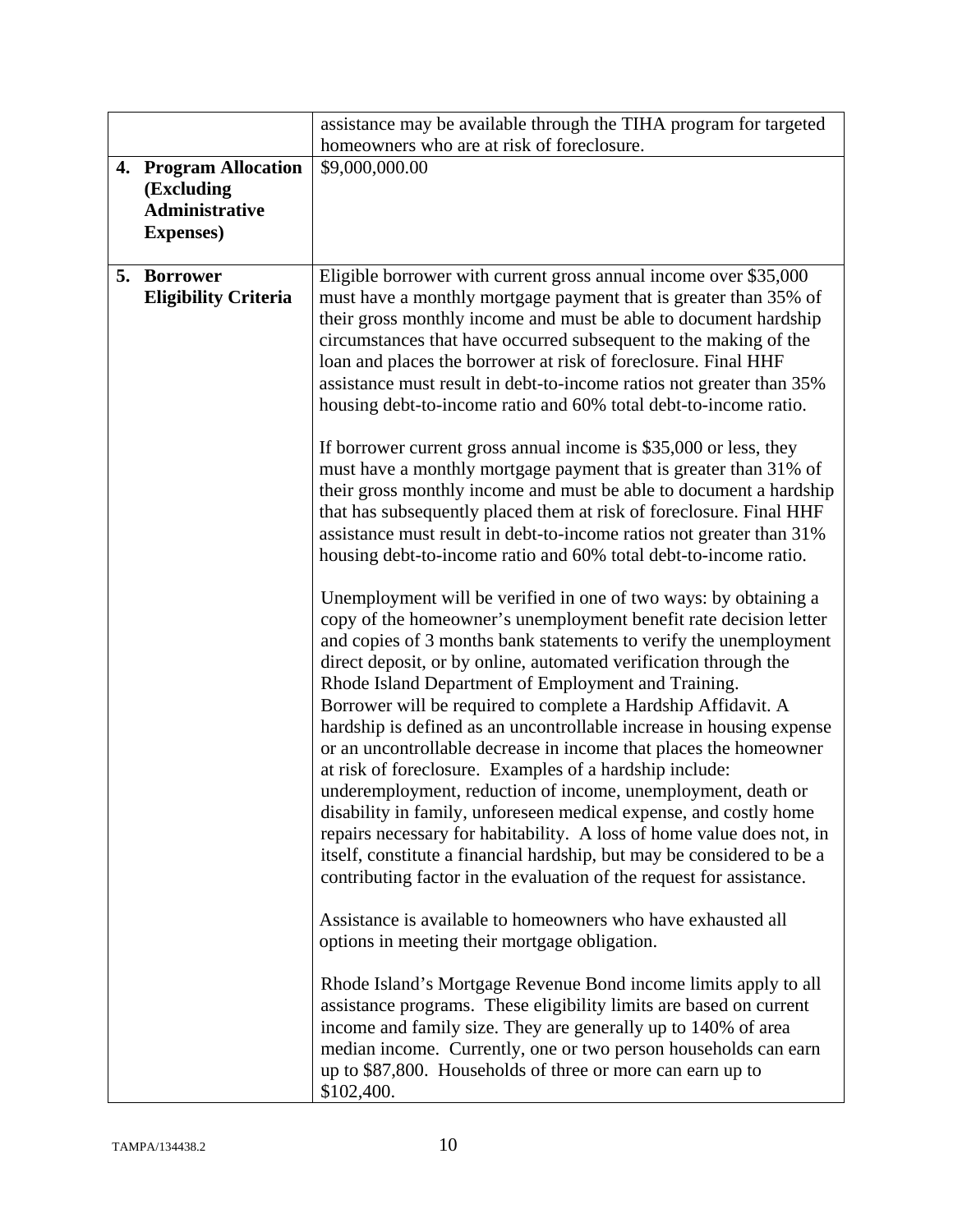|                                 | Borrower is able to satisfy program guidelines.                        |
|---------------------------------|------------------------------------------------------------------------|
| 6. Property/Loan                | Assistance will be provided to owner-occupied one-to four-family       |
| <b>Eligibility Criteria</b>     | Rhode Island properties and condominiums provided the original         |
|                                 | mortgage was not greater than \$729,750.                               |
|                                 |                                                                        |
|                                 | Borrower's lender must agree in writing to mediation with a HUD-       |
|                                 | approved counseling agency if after receipt of HHF assistance the      |
|                                 | borrower subsequently becomes more than 60 days delinquent and is      |
|                                 | at risk of foreclosure within the stabilization period.                |
| 7. Program<br><b>Exclusions</b> | Homeowner owns other real property                                     |
|                                 |                                                                        |
|                                 | Homeowners may not have cash reserves or non-retirement liquid         |
|                                 | assets exceeding 3 months of principal, interest, taxes and insurance. |
|                                 | Not available to HAMP lender/servicers                                 |
| 8. Structure of                 | Funds will be provided in the form of a zero-percent interest, non-    |
| <b>Assistance</b>               | recourse, non-amortizing loan secured by the property and              |
|                                 | forgivable at 20% per year over 5 years, if the homeowner fulfills     |
|                                 | his or her obligations on a timely basis under the assistance          |
|                                 | agreement. Borrowers who refinance, transfer title or sell the         |
|                                 | property within the five-year period must repay the loan on a pro-     |
|                                 | rata basis provided there is sufficient equity from such refinance,    |
|                                 | title transfer or sale. Recycled funds will be returned to the HHF     |
|                                 | Program for additional use through December 31, 2017. After            |
|                                 | December 31, 2017 all repayments will be returned to Treasury.         |
| 9. Per Household                | LMA-Non-HAMP will provide up to \$6,000 to assist the borrower         |
| <b>Assistance</b>               | and lender to achieve a loan modification. Additional aid may be       |
|                                 | available to targeted homeowners under Temporary and Immediate         |
|                                 | Homeowner Assistance (TIHA).                                           |
| 10. Duration of                 | The duration of the assistance is determined by the individual need    |
| <b>Assistance</b>               | of each eligible borrower. Assistance will be paid directly to the     |
|                                 | existing servicer and may be distributed in a lump sum or on a         |
|                                 | monthly basis until the maximum program amount is reached.             |
| <b>11. Estimated Number</b>     | Up to 1,500 households will be served                                  |
| of Participating                |                                                                        |
| <b>Households</b>               |                                                                        |
|                                 |                                                                        |
| 12. Program                     | $30 - 45$ days from Treasury approval to 24 months                     |
| <b>Inception/Duration</b>       |                                                                        |
|                                 |                                                                        |
| 13. Program                     | In addition to the \$6,000 permitted under this program, an additional |
| <b>Interactions</b> with        | \$2,500 may be available under the Temporary and Immediate             |
| <b>Other HFA</b>                | Homeowner Assistance (TIHA) program for special circumstances,         |
|                                 | such as where the borrower has insufficient funds to provide the       |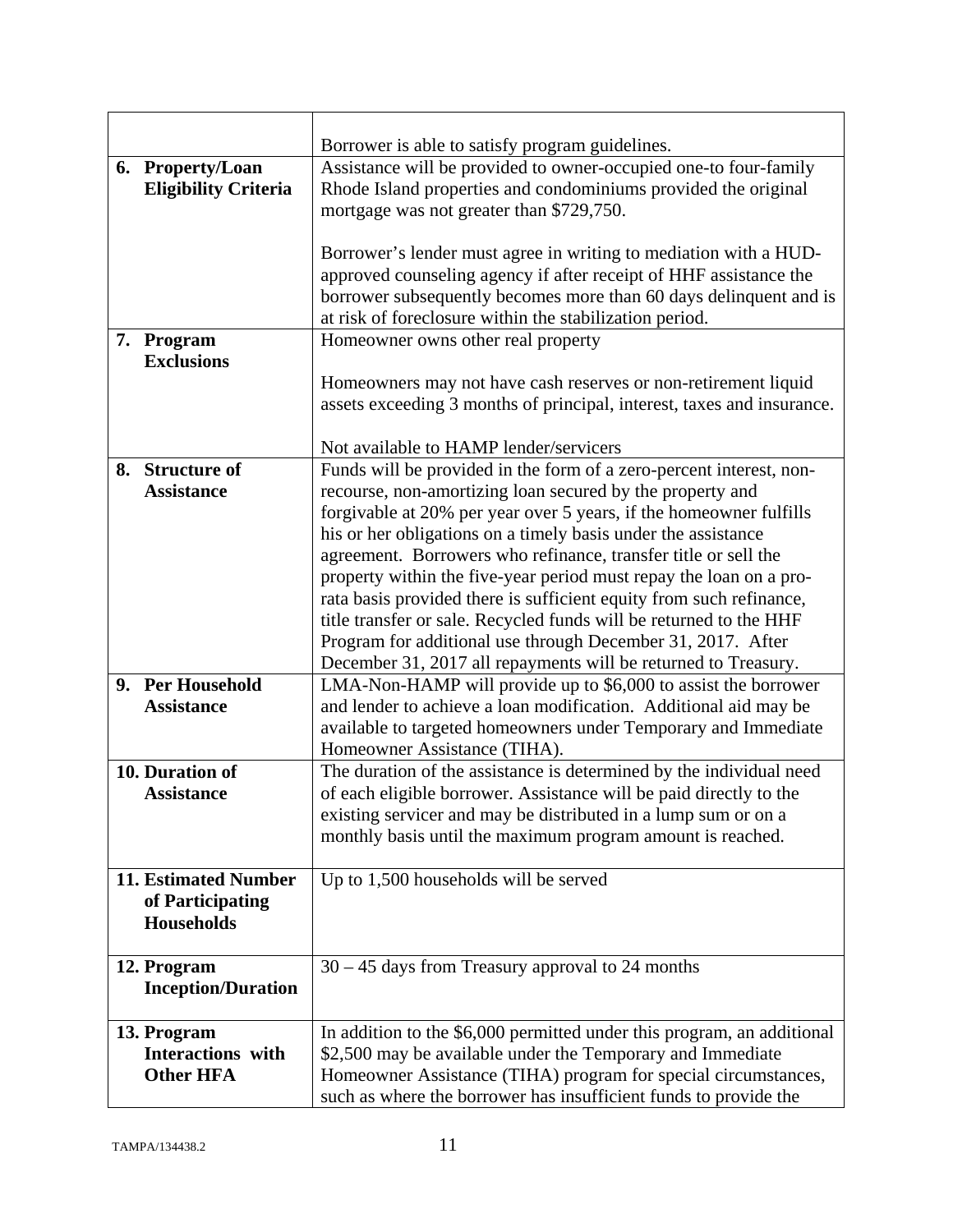| <b>Programs</b><br>14. Program                                             | match, where there may be a third-party creditor, or when an escrow<br>shortfall needs addressing.<br>Also, in special circumstances, TIHA may provide up to \$30,000 aid<br>to targeted homeowners who are at risk of foreclosure.<br>None                                                                                                                                                                                                                                                                                                                                                                                                                                                                                                                                                                                                                                                                                                                                                                                                                                                                                                                                                                                                                                                                                                                                                                                                                                                                                                                                               |
|----------------------------------------------------------------------------|-------------------------------------------------------------------------------------------------------------------------------------------------------------------------------------------------------------------------------------------------------------------------------------------------------------------------------------------------------------------------------------------------------------------------------------------------------------------------------------------------------------------------------------------------------------------------------------------------------------------------------------------------------------------------------------------------------------------------------------------------------------------------------------------------------------------------------------------------------------------------------------------------------------------------------------------------------------------------------------------------------------------------------------------------------------------------------------------------------------------------------------------------------------------------------------------------------------------------------------------------------------------------------------------------------------------------------------------------------------------------------------------------------------------------------------------------------------------------------------------------------------------------------------------------------------------------------------------|
| <b>Interactions with</b><br><b>HAMP</b>                                    |                                                                                                                                                                                                                                                                                                                                                                                                                                                                                                                                                                                                                                                                                                                                                                                                                                                                                                                                                                                                                                                                                                                                                                                                                                                                                                                                                                                                                                                                                                                                                                                           |
| 15. Program Leverage<br>with Other<br><b>Financial</b><br><b>Resources</b> | This program is designed for homeowners that have mortgages with<br>local and regional lender/servicers who do not participate in HAMP.<br>As a condition of participating in this program, lenders must agree<br>to assume the full cost of modifying the loan, for a minimum of 12<br>months, to a payment amount that is 38% of the borrower's income<br>("debt-to-income ratio" or "DTI") based on the borrower's income<br>at the time when the loan was originally made. Assistance under this<br>program will be made to the lenders to further modify the loan to<br>reduce the payment to a level that is 35% or 31% housing debt to<br>income ratio based on the borrower's current income. The lender<br>will match HHF funds on a one-for-one basis to fund these<br>additional reductions, subject to a \$6,000 cap of HHF assistance.<br>The lender contribution may be in the form of an interest rate<br>reduction, extension of the mortgage term or principal forbearance<br>or forgiveness. Forgiveness or forbearance of late fees or costs of<br>collection will not count toward the match. The timing of the lender<br>contribution will be at closing of the modification. The lender must<br>agree in writing to mediation with a HUD-approved counseling<br>agency if the borrower becomes more than 60 days delinquent and is<br>at risk of foreclosure during the subsequent 24 month period before<br>it can proceed to foreclosure.<br>Lenders participating in this program who demonstrate local<br>servicing capability may access the program directly. |
| 16. Qualify as an<br>Unemployment<br>Program                               | $\boxtimes$ No<br>$\Box$ Yes                                                                                                                                                                                                                                                                                                                                                                                                                                                                                                                                                                                                                                                                                                                                                                                                                                                                                                                                                                                                                                                                                                                                                                                                                                                                                                                                                                                                                                                                                                                                                              |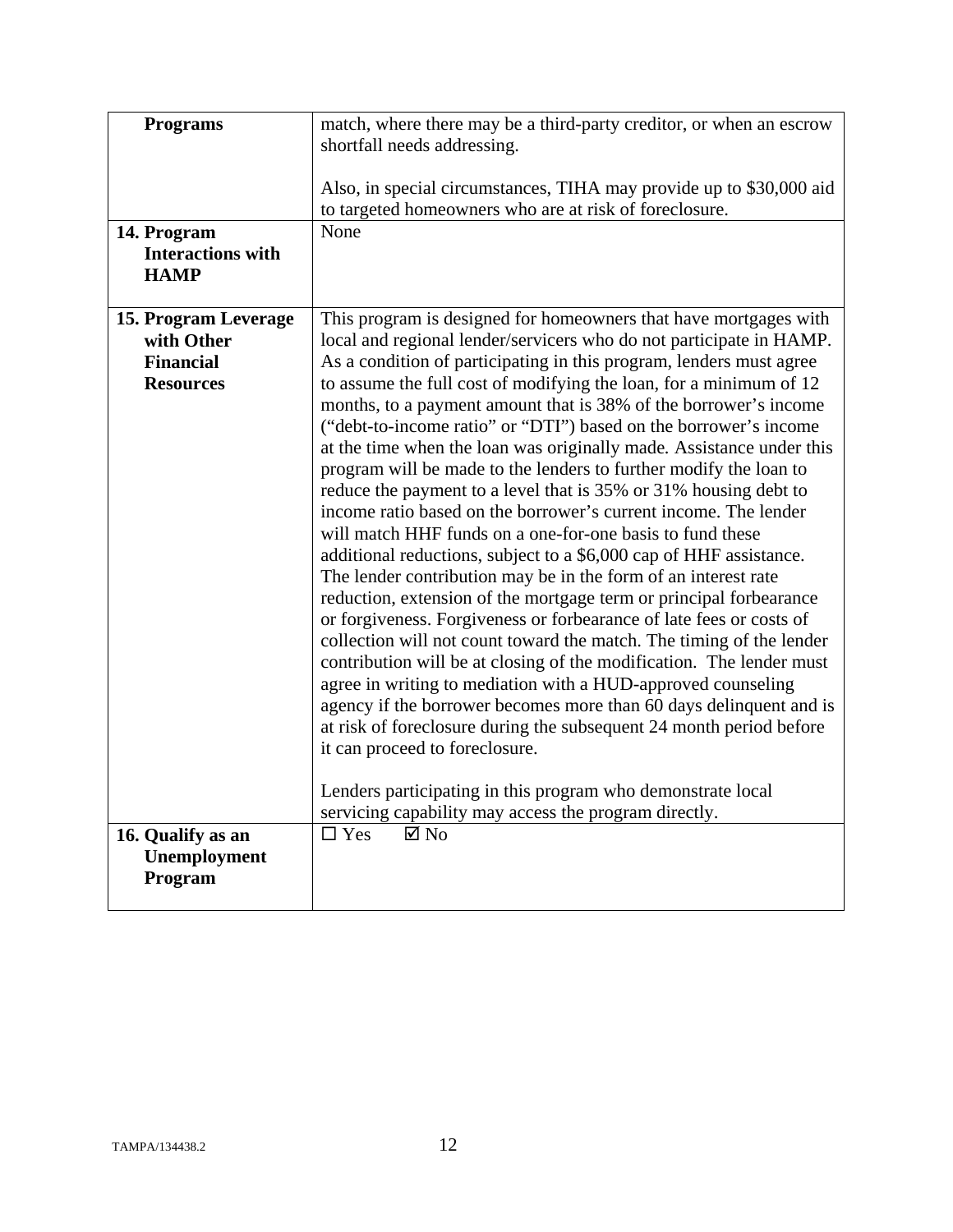## **Rhode Island Housing's**

# **Temporary and Immediate Homeowner Assistance (TIHA)**

# **Summary Guidelines**

| 1. Program Overview | The Temporary and Immediate Homeowner Assistance (TIHA) will          |
|---------------------|-----------------------------------------------------------------------|
|                     | provide up to \$6,000 in homeowner retention assistance. Up to        |
|                     | \$2,500 of TIHA program funds may be used if a homeowner is           |
|                     | receiving assistance through LMA-HAMP or LMA-Non-HAMP.                |
|                     |                                                                       |
|                     | Also, in special circumstances, up to \$30,000 aid may be available   |
|                     | to targeted homeowners who are at risk of foreclosure.                |
|                     | Targeted homeowners include:                                          |
|                     | ■ HHF-eligible homeowners age 62 and over who are unable to           |
|                     | refinance an unaffordable mortgage and need assistance to meet        |
|                     | the lender's minimum refinancing requirements                         |
|                     | HHF-eligible homeowners who have a deed restricted property           |
|                     | and have received federal or state subsidies and are at risk of       |
|                     | foreclosure.                                                          |
|                     | • HHF-eligible multi-family property homeowners who have              |
|                     | experienced a loss of rental income that has compromised their        |
|                     | ability to afford their mortgage payment                              |
|                     | HHF-eligible homeowners who have received FEMA or other               |
|                     | federal flood assistance and still need assistance due to             |
|                     | extensive property damage                                             |
|                     |                                                                       |
|                     | There are many situations where payments made by or on behalf of      |
|                     | the borrower toward the first mortgage are not sufficient to prevent  |
|                     | an avoidable foreclosure. These include, but are not limited to,      |
|                     | situations where a borrower has had a temporary loss of income or     |
|                     | increase in expenses that have created a first mortgage delinquency   |
|                     | or another delinquency that has or may result in a default under the  |
|                     | first mortgage, which, if not cured, may result in foreclosure. This  |
|                     | situation could arise even when the borrower's current income may     |
|                     | be sufficient to pay the first mortgage going forward. There are also |
|                     | situations where a borrower cannot provide the matching funds         |
|                     | needed under LMA-HAMP or LMA-Non-HAMP, or where the                   |
|                     | borrower needs temporary supplemental mortgage payment                |
|                     |                                                                       |
|                     | assistance for the borrower and lender to agree on a mortgage         |
|                     | modification. This is frequently the result of a temporary            |
|                     | interruption in or reduction of employment.                           |
|                     | As such, these funds can be used by homeowners who may or may         |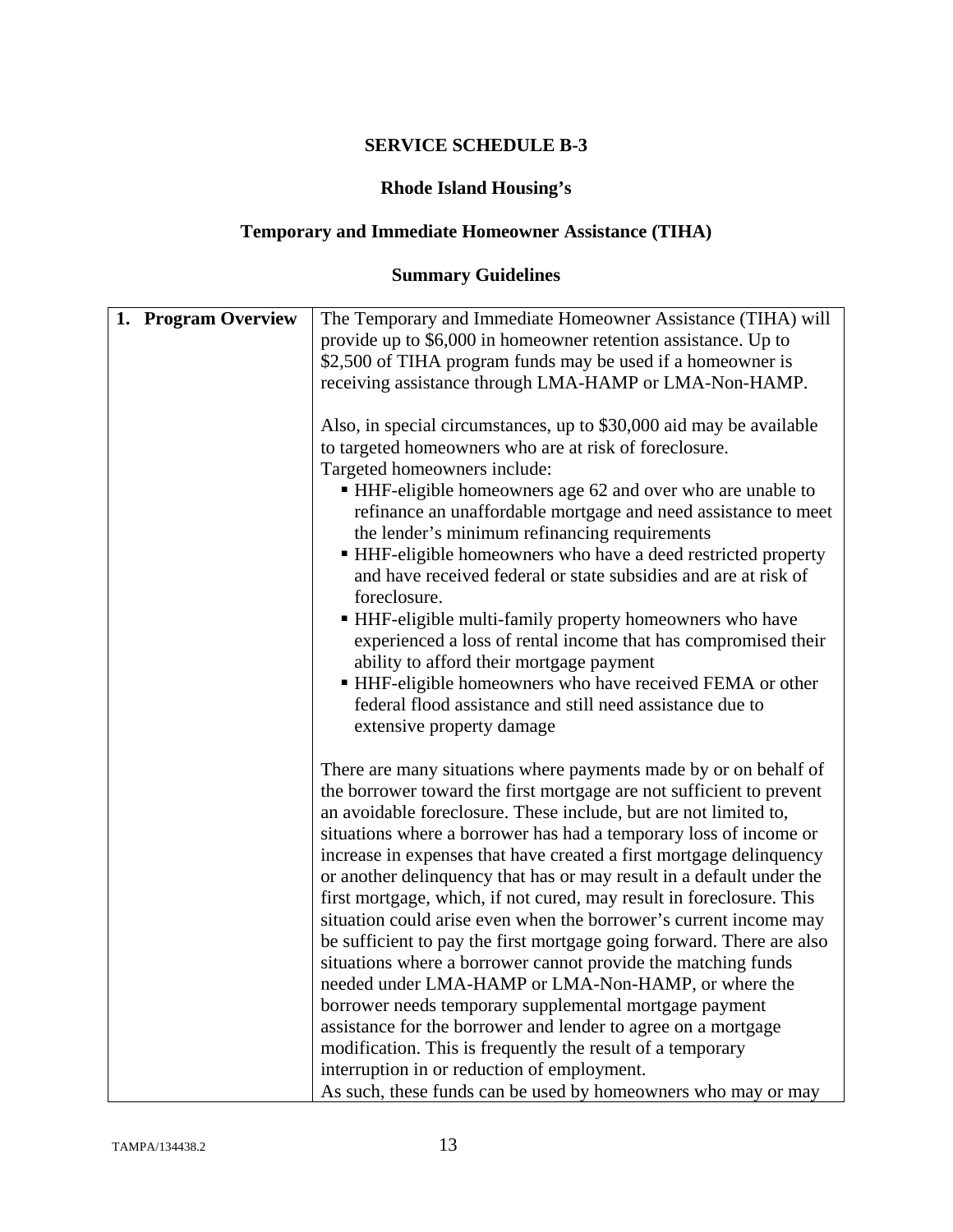|    |                                                                                   | not qualify for permanent modifications. Funding can be used to<br>address:<br>• insufficient income: unemployment or underemployment<br>• insufficient equity<br>· delinquent mortgage payments including escrows<br>• escrow shortage payments<br>• payment of non-escrowed taxes or insurances<br>• satisfaction of delinquent condo or planned unit development<br>(PUD) homeowners association dues and special assessments<br>• satisfaction of subordinate liens, superior real estate tax liens or<br>other liens related to the property                                                                                                                                                                                                                                                                                                                                                                                  |
|----|-----------------------------------------------------------------------------------|------------------------------------------------------------------------------------------------------------------------------------------------------------------------------------------------------------------------------------------------------------------------------------------------------------------------------------------------------------------------------------------------------------------------------------------------------------------------------------------------------------------------------------------------------------------------------------------------------------------------------------------------------------------------------------------------------------------------------------------------------------------------------------------------------------------------------------------------------------------------------------------------------------------------------------|
|    | 2. Program Goals                                                                  | To help a homeowner avoid foreclosure when faced with temporary<br>or immediate crisis.                                                                                                                                                                                                                                                                                                                                                                                                                                                                                                                                                                                                                                                                                                                                                                                                                                            |
| 3. | <b>Target</b><br><b>Population/Areas</b>                                          | An analysis of all Rhode Island cities and towns reveals that the<br>twelve communities with the highest rates of mortgage<br>delinquencies and foreclosures are also among the communities with<br>the highest unemployment rates. Using a combination of the<br>number of delinquencies and the number of unemployed, it is<br>estimated that 70% of all Hardest-Hit funds will be spent in these<br>twelve communities. Thirty-one of the thirty-nine communities in<br>Rhode Island experienced an unemployment rate of 12% or higher<br>in January of 2010, representing 85.45% of the state's population.<br>Therefore, we anticipate that 85% of all Hardest-Hit funding will be<br>targeted to communities with unemployment rates of greater than<br>12%.<br>In addition to targeted populations/areas, up to \$30,000 in total<br>assistance may be available for targeted homeowners who are at risk<br>of foreclosure. |
|    | 4. Program Allocation<br>(Excluding<br><b>Administrative</b><br><b>Expenses</b> ) | \$37,182,761.00                                                                                                                                                                                                                                                                                                                                                                                                                                                                                                                                                                                                                                                                                                                                                                                                                                                                                                                    |
|    | 5. Borrower<br><b>Eligibility Criteria</b>                                        | Eligible borrowers must have monthly mortgage payments that are<br>greater than 31% of their gross monthly income or 35% if<br>participating in LMA-Non-HAMP and their income is greater than<br>\$35,000, and must be able to document a hardship that has<br>subsequently placed them at risk of foreclosure.<br>Borrower must contribute, at a minimum, at least 31% of their gross<br>monthly income or 35% if participating in LMA-Non-HAMP and<br>their income is greater than \$35,000.<br>With this assistance, the borrowers overall debt-to-income ratio                                                                                                                                                                                                                                                                                                                                                                 |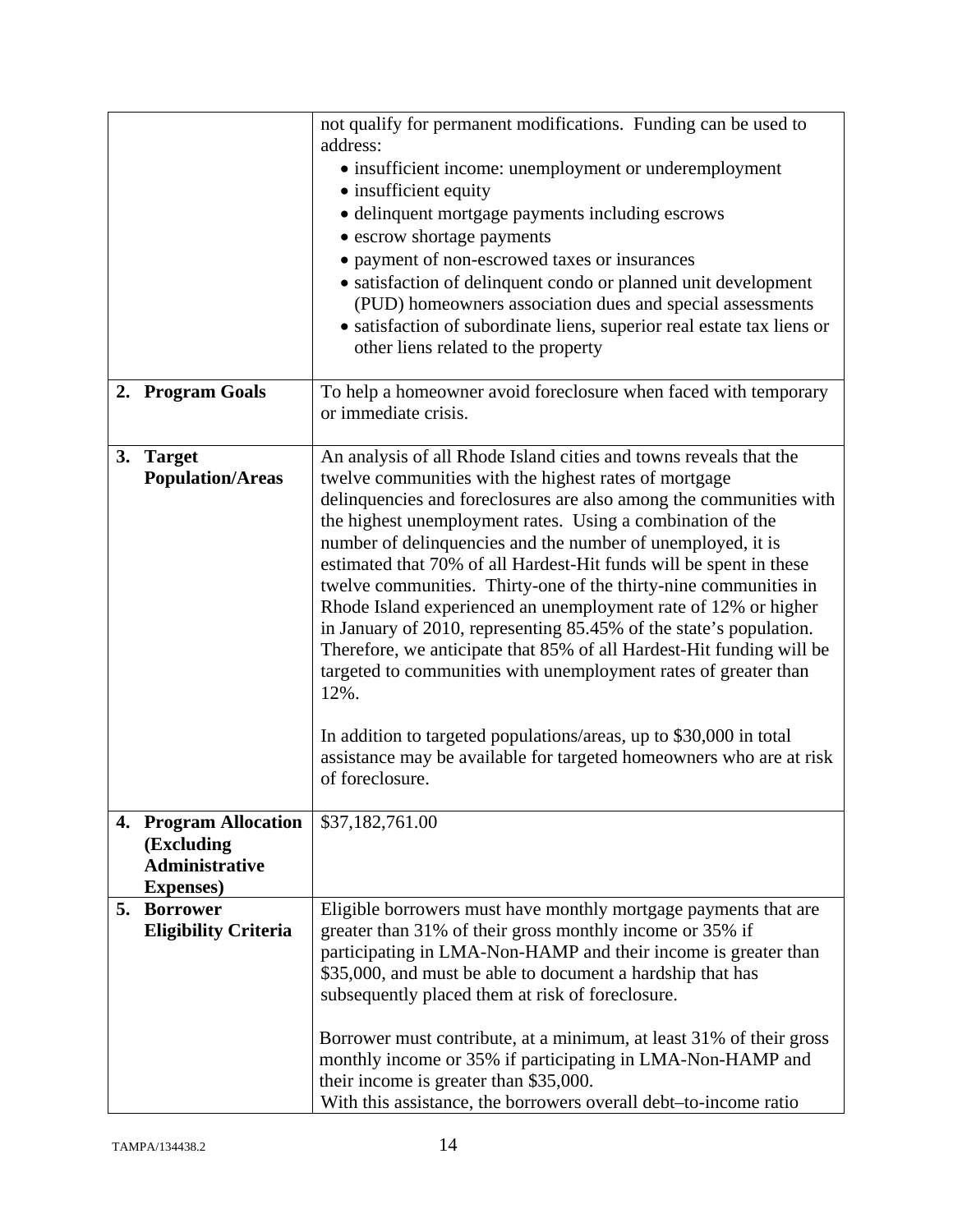|                             | cannot exceed 60%.                              |                                                                                                                                                                                                                                                                                                                                                                                                                                                                                       |
|-----------------------------|-------------------------------------------------|---------------------------------------------------------------------------------------------------------------------------------------------------------------------------------------------------------------------------------------------------------------------------------------------------------------------------------------------------------------------------------------------------------------------------------------------------------------------------------------|
|                             |                                                 | Unemployment will be verified in one of two ways: by obtaining a<br>copy of the homeowner's unemployment benefit rate decision letter<br>and copies of 3 months bank statements to verify the unemployment<br>direct deposit, or by online, automated verification through the<br>Rhode Island Department of Employment and Training.                                                                                                                                                 |
|                             | was made according to the following schedule:   | Borrower must be able to document the reason for the hardship and<br>will be required to complete a Hardship Affidavit. A hardship is<br>defined as an uncontrollable increase in housing expense or an<br>uncontrollable decrease in income that has placed the homeowner at<br>risk of foreclosure. Additionally, the homeowners combined<br>income loss or expense increase under the TIHA program must be<br>greater than the indicated percentage of income at the time the loan |
|                             | <b>Income Level</b>                             | <b>Combined minimum income loss or</b>                                                                                                                                                                                                                                                                                                                                                                                                                                                |
|                             | cost increase<br>less than $$35,000$            | up to 5%                                                                                                                                                                                                                                                                                                                                                                                                                                                                              |
|                             | \$35,001 to \$50,000                            | 5%                                                                                                                                                                                                                                                                                                                                                                                                                                                                                    |
|                             | \$50,001 to \$65,000                            | 10%                                                                                                                                                                                                                                                                                                                                                                                                                                                                                   |
|                             | \$65,001 to \$80,000                            | 15%                                                                                                                                                                                                                                                                                                                                                                                                                                                                                   |
|                             | above \$80,000                                  | 20%                                                                                                                                                                                                                                                                                                                                                                                                                                                                                   |
|                             | evaluation of the request for assistance.       | Examples of a hardship include: Underemployment, reduction of<br>income, unemployment, death or disability in family, unforeseen<br>medical expense, and costly home repairs necessary for habitability.<br>A loss of home value does not, unto itself, constitute a financial<br>hardship, but may be considered to be a contributing factor in the                                                                                                                                  |
|                             | options in meeting their mortgage obligation.   | Assistance is available to homeowners who have exhausted all                                                                                                                                                                                                                                                                                                                                                                                                                          |
|                             | \$102,400.                                      | Rhode Island's Mortgage Revenue Bond income limits apply to all<br>assistance programs. These eligibility limits are based on current<br>income and family size. They are generally up to 140% of area<br>median income. Currently, one or two person households can earn<br>up to \$87,800. Households of three or more can earn up to                                                                                                                                               |
|                             | Borrower is able to satisfy program guidelines. |                                                                                                                                                                                                                                                                                                                                                                                                                                                                                       |
| 6. Property/Loan            |                                                 | Assistance will be provided to owner-occupied one-to four-family                                                                                                                                                                                                                                                                                                                                                                                                                      |
| <b>Eligibility Criteria</b> |                                                 | Rhode Island properties and condominiums provided the original                                                                                                                                                                                                                                                                                                                                                                                                                        |
|                             | mortgage was not greater than \$729,750.        |                                                                                                                                                                                                                                                                                                                                                                                                                                                                                       |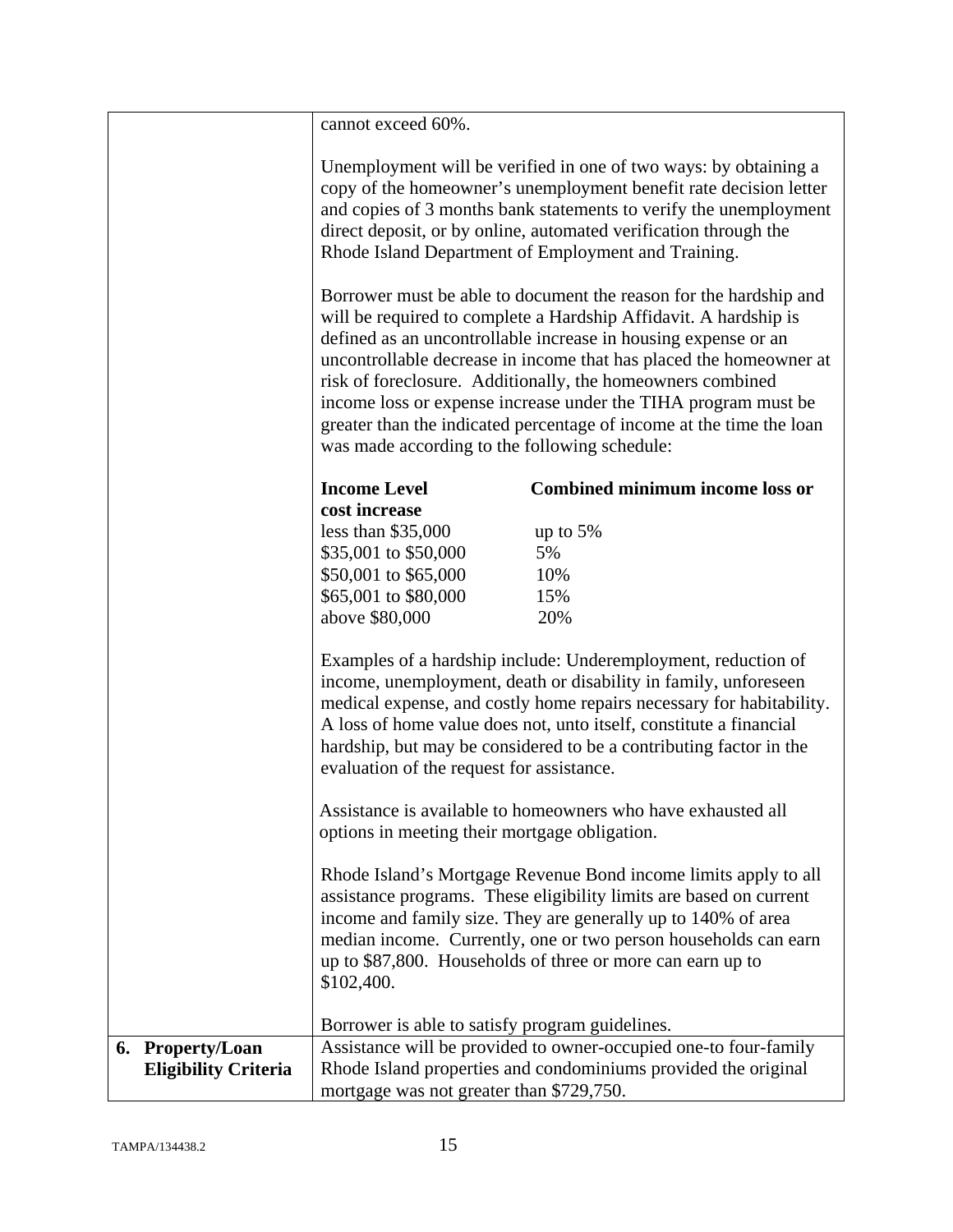| 7. Program                  | Homeowner owns other real property.                                 |
|-----------------------------|---------------------------------------------------------------------|
| <b>Exclusions</b>           |                                                                     |
|                             | Homeowners may not have cash reserves, non-retirement liquid        |
|                             | assets, exceeding 3 months of principal, interest, taxes and        |
|                             | insurance.                                                          |
|                             |                                                                     |
| <b>Structure of</b><br>8.   | Funds will be provided in the form of a zero-percent interest, non- |
| <b>Assistance</b>           | recourse, non-amortizing loan secured by the property and           |
|                             | forgivable at 20% per year over 5 years, if the homeowner fulfills  |
|                             | his or her obligations on a timely basis under the assistance       |
|                             | agreement. Borrowers who refinance, transfer title or sell the      |
|                             | property within the five-year period must repay the loan on a pro-  |
|                             | rata basis provided there is sufficient equity from such refinance, |
|                             | title transfer or sale. Recycled funds will be returned to the HHF  |
|                             | Program for additional use through December 31, 2017. After         |
|                             | December 31, 2017 all repayments will be returned to Treasury.      |
| 9. Per Household            | The amount of assistance under TIHA is \$6,000 per household, but   |
| <b>Assistance</b>           | is limited to \$2,500 when the maximum assistance has been          |
|                             |                                                                     |
|                             | provided under LMA-HAMP or LMA Non-HAMP. Up to \$30,000             |
|                             | in assistance may be available for targeted homeowners who are at   |
|                             | risk of foreclosure.                                                |
| 10. Duration of             | The duration of the assistance is determined by the individual need |
| <b>Assistance</b>           | of each eligible borrower. Assistance will be paid directly to the  |
|                             | existing servicer and may be distributed in a lump sum or on a      |
|                             | monthly basis until the maximum program amount is reached.          |
| <b>11. Estimated Number</b> | Up to 1,800 households will be served                               |
| of Participating            |                                                                     |
| <b>Households</b>           |                                                                     |
| 12. Program                 | $30 - 45$ days from Treasury approval to 24 months                  |
| <b>Inception/Duration</b>   |                                                                     |
| 13. Program                 | Up to \$2,500 of TIHA program funds may be used if a homeowner      |
| <b>Interactions</b> with    | is receiving assistance through LMA-HAMP or LMA-Non-HAMP.           |
| <b>Other HFA</b>            | The combined assistance permitted under these programs is \$8,500   |
| <b>Programs</b>             | per household and may be made on a lump sum or monthly basis.       |
|                             |                                                                     |
| 14. Program                 | This program complements HAMP by providing additional               |
| <b>Interactions with</b>    | resources to reverse a negative HAMP decision. It also              |
| <b>HAMP</b>                 | complements the Unemployment Program by providing payment           |
|                             | assistance to unemployed homeowners.                                |
| 15. Program Leverage        | Leverage with LMA-HAMP and LMA-Non-HAMP                             |
| with Other                  |                                                                     |
| <b>Financial</b>            |                                                                     |
| <b>Resources</b>            |                                                                     |
| 16. Qualify as an           | $\square$ Yes<br>$\boxtimes$ No                                     |
| Unemployment                |                                                                     |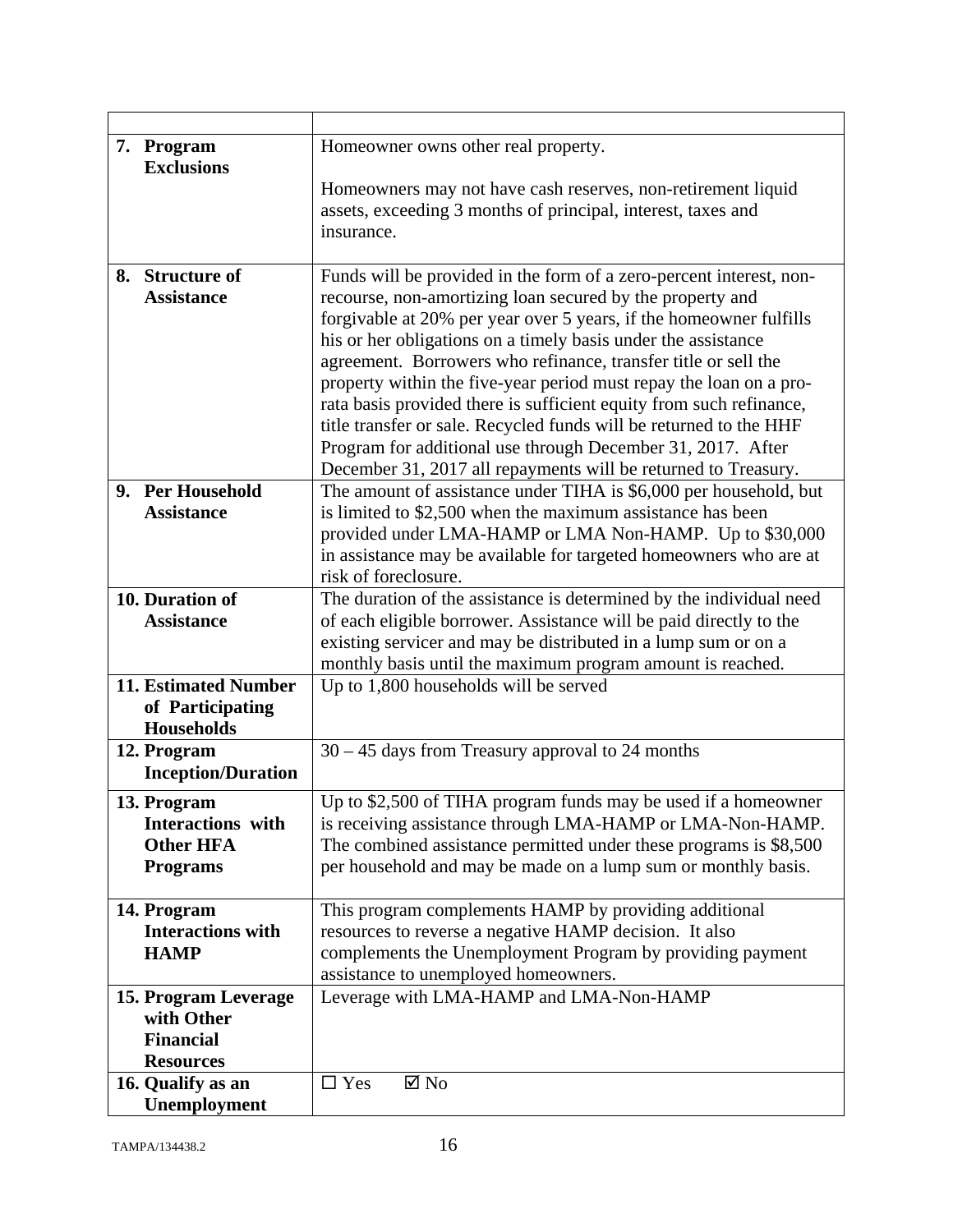| –<br>$ -$ |  |
|-----------|--|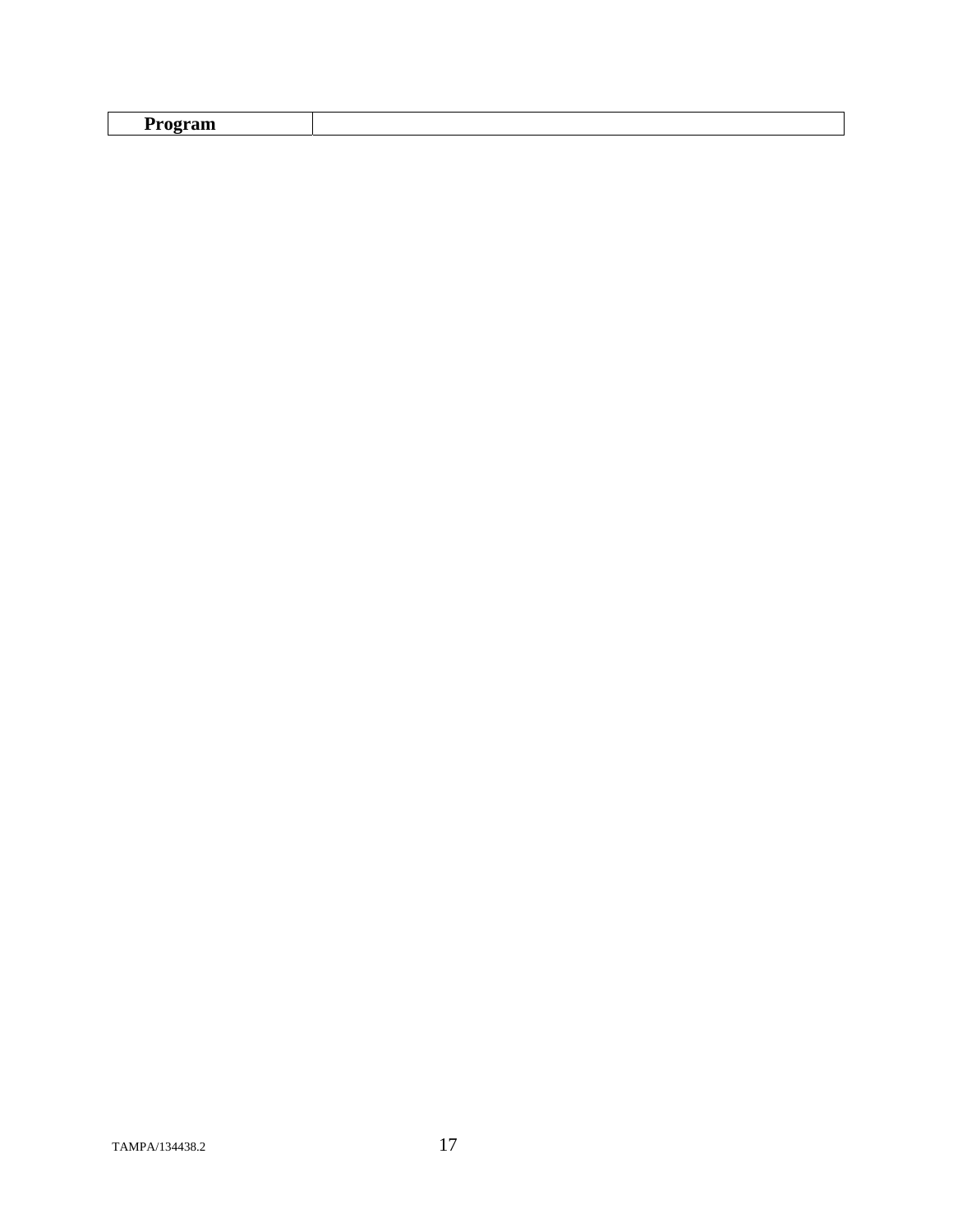# **Rhode Island Housing's**

# **Moving Forward Assistance**

# **Summary Guidelines**

| 1. Program Overview | The Moving Forward Assistance Program (MFA) will provide              |
|---------------------|-----------------------------------------------------------------------|
|                     | eligible homeowners with up to \$4,000 of assistance when it is       |
|                     | determined that they can no longer afford to stay in their home.      |
|                     |                                                                       |
|                     | Additionally in special circumstances, up to \$30,000 aid may be      |
|                     | available through the TIHA program to facilitate a short sale or      |
|                     | deed in lieu of foreclosure for homeowners of targeted                |
|                     | affordable properties that are at risk of foreclosure.                |
|                     |                                                                       |
|                     | Targeted homeowners are:                                              |
|                     |                                                                       |
|                     | HHF eligible homeowners who have a deed restricted property           |
|                     | and have received federal or state subsidies and are at risk of       |
|                     | foreclosure.                                                          |
|                     |                                                                       |
|                     | In some circumstances the best outcome for borrower, lender           |
|                     | and community may be for the borrower to relinquish the               |
|                     | property in an orderly process. MFA assistance can take the           |
|                     |                                                                       |
|                     | form of a contribution to the primary or secondary lender to          |
|                     | help facilitate a short sale or deed in lieu of foreclosure. It could |
|                     | also be used to provide the borrower relocation assistance            |
|                     | including a security deposit/first and last months rent, moving       |
|                     | expenses, or utility deposit MFA assistance could be used to          |
|                     | satisfy subordinate or superior real estate tax liens against the     |
|                     |                                                                       |
|                     | real estate that prevent the homeowner from transferring clear        |
|                     | title. These liens may include judgments, mechanics liens,            |
|                     | defects, inheritance taxes, water fees, fire district or sewer fees,  |
|                     | condo fees, PUD lien sale or other legal encumbrances on the          |
|                     | property or to satisfy judgments or loan deficiency balances          |
|                     |                                                                       |
|                     | resulting from a short sale.                                          |
|                     |                                                                       |
|                     | Funds will be provided directly to the ultimate recipient (i.e.       |
|                     | lender, apartment owner), not through the borrower.                   |
| 2. Program Goals    | Rhode Island Housing envisions that these monies would be             |
|                     | used to complement other federal or lender programs designed          |
|                     | specifically to stabilize communities by providing assistance to      |
|                     | borrowers who have suffered a financial hardship and as a             |
|                     | result are no longer financially able to stay in their home.          |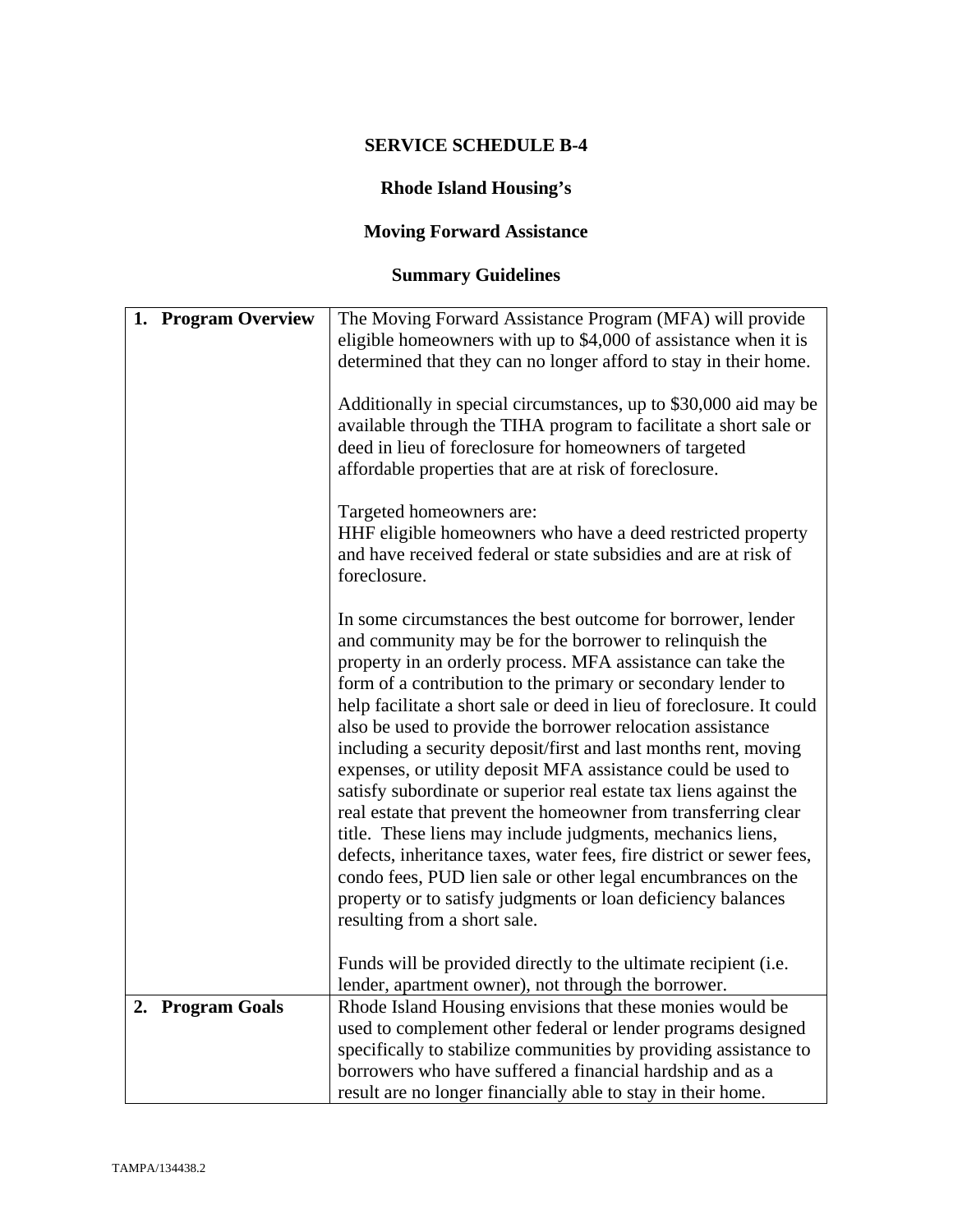| 3. | <b>Target</b><br><b>Population/Areas</b>                                              | An analysis of all Rhode Island cities and towns reveals that the<br>twelve communities with the highest rates of mortgage<br>delinquencies and foreclosures are also among the communities<br>with the highest unemployment rates. Using a combination of<br>the number of delinquencies and the number of unemployed, it<br>is estimated that 70% of all Hardest-Hit funds will be spent in<br>these twelve communities. Thirty one of the thirty nine<br>communities in Rhode Island experienced an unemployment<br>rate of 12% or higher in January of 2010, representing 85.45%<br>of the state's population. Therefore, we anticipate that 85% of<br>all Hardest-Hit funding will be targeted to communities with<br>unemployment rates of greater than 12%.<br>Additionally in special circumstances, up to \$30,000 aid may be<br>available through the TIHA program to homeowners of targeted<br>properties that are at risk of foreclosure.                                                                                                                                                                                                                                                                                                                         |
|----|---------------------------------------------------------------------------------------|-------------------------------------------------------------------------------------------------------------------------------------------------------------------------------------------------------------------------------------------------------------------------------------------------------------------------------------------------------------------------------------------------------------------------------------------------------------------------------------------------------------------------------------------------------------------------------------------------------------------------------------------------------------------------------------------------------------------------------------------------------------------------------------------------------------------------------------------------------------------------------------------------------------------------------------------------------------------------------------------------------------------------------------------------------------------------------------------------------------------------------------------------------------------------------------------------------------------------------------------------------------------------------|
| 4. | <b>Program Allocation</b><br>(Excluding<br><b>Administrative</b><br><b>Expenses</b> ) | \$3,500,000.00                                                                                                                                                                                                                                                                                                                                                                                                                                                                                                                                                                                                                                                                                                                                                                                                                                                                                                                                                                                                                                                                                                                                                                                                                                                                |
| 5. | <b>Borrower</b><br><b>Eligibility Criteria</b>                                        | Borrower must be able to document the reason for the hardship<br>and will be required to complete a Hardship Affidavit. A<br>hardship is defined as an uncontrollable increase in housing<br>expense or an uncontrollable decrease in income that has placed<br>the homeowner at risk of foreclosure. Examples of a hardship<br>include: Underemployment, reduction of income,<br>unemployment, death or disability in family, unforeseen<br>medical expense, and costly home repairs necessary for<br>habitability. A loss of home value does not, unto itself,<br>constitute a financial hardship, but may be considered to be a<br>contributing factor in the evaluation of the request for<br>assistance.<br>Unemployment will be verified in one of two ways: by<br>obtaining a copy of the homeowner's unemployment benefit<br>rate decision letter and copies of 3 months bank statements to<br>verify the unemployment direct deposit, or by online,<br>automated verification through the Rhode Island Department of<br><b>Employment and Training.</b><br>Assistance is available to homeowners who have a documented<br>hardship.<br>Rhode Island's Mortgage Revenue Bond income limits apply to<br>all assistance programs. These eligibility limits are based on |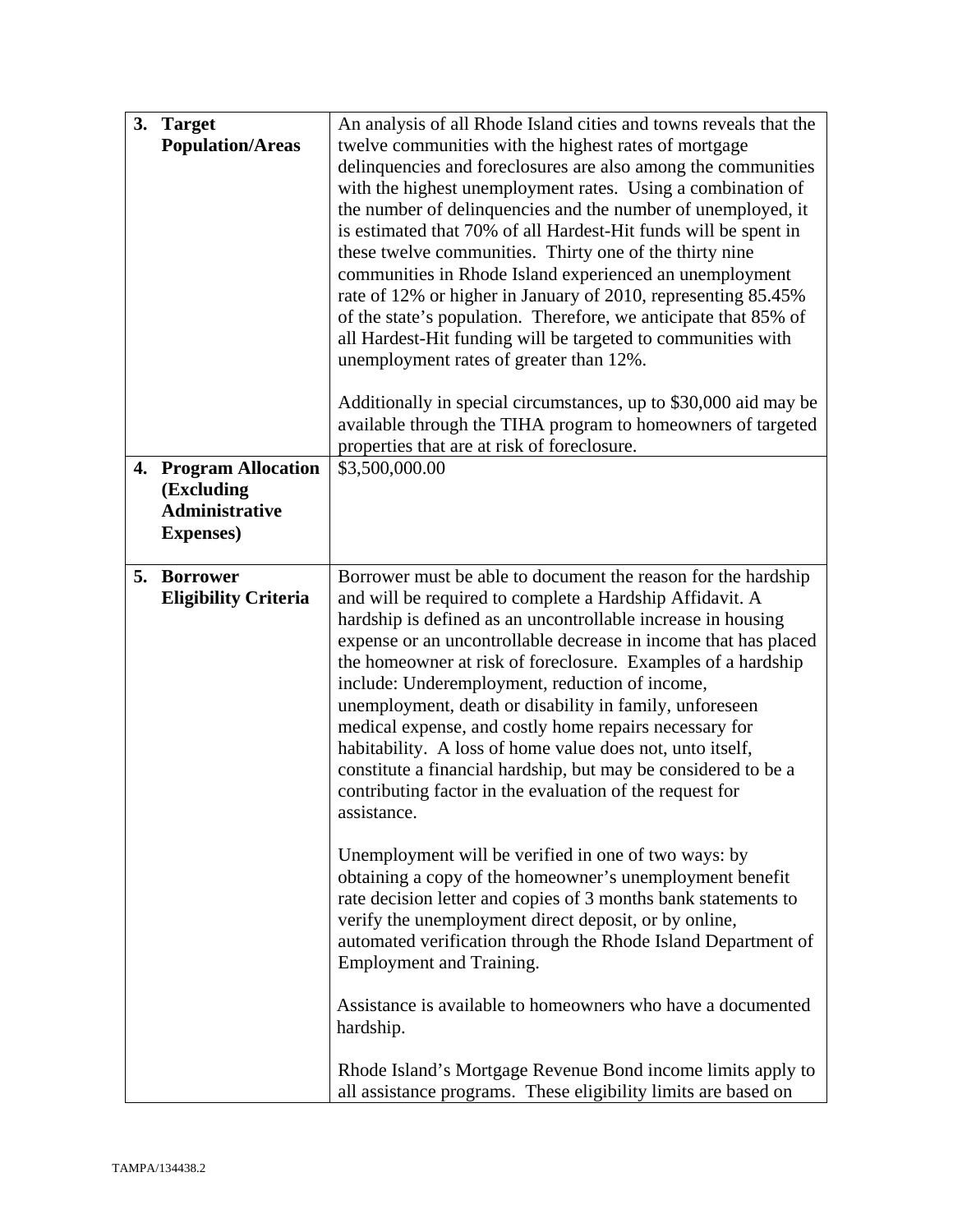|                             | current income and family size. They are generally up to 140%       |
|-----------------------------|---------------------------------------------------------------------|
|                             | of area median income. Currently, one or two person                 |
|                             | households can earn up to \$87,800. Households of three or          |
|                             | more can earn up to \$102,400.                                      |
|                             |                                                                     |
|                             | Borrower is able to satisfy program guidelines.                     |
| 6. Property/Loan            | Assistance will be provided to owner-occupied one-to four-          |
| <b>Eligibility Criteria</b> | family Rhode Island properties and condominiums provided the        |
|                             | original mortgage was not greater than \$729,750.                   |
| 7. Program                  | Homeowner owns other real property.                                 |
| <b>Exclusions</b>           |                                                                     |
|                             | Homeowners accessing these funds may not have cash reserves,        |
|                             | non-retirement liquid assets, exceeding \$1,500.                    |
| 8. Structure of             | None                                                                |
| <b>Assistance</b>           |                                                                     |
|                             |                                                                     |
| 9. Per Household            | Assistance under this program will be limited up to \$4,000 per     |
| <b>Assistance</b>           | family; up to \$1,500 to facilitate a short sale or deed in lieu of |
|                             | foreclosure and up to \$2,500 to assist the homeowner with          |
|                             | relocation. Up to \$30,000 aid may be available through the         |
|                             | TIHA program to homeowners of targeted properties.                  |
| 10. Duration of             | Participation in this program is a one-time payment made to         |
| <b>Assistance</b>           | directly to the ultimate recipient (i.e. lender, apartment owner).  |
|                             |                                                                     |
| 11. Estimated Number        | Approximately 550                                                   |
| of Participating            |                                                                     |
| <b>Households</b>           |                                                                     |
|                             |                                                                     |
| 12. Program Inception/      | 30 - 45 days from Treasury approval to 24 months                    |
| <b>Duration</b>             |                                                                     |
|                             |                                                                     |
| 13. Program Leverage        | MFA can provide assistance, up to the household cap, if a           |
| /Interactions with          | homeowner has used other HHF programs and subsequently              |
| <b>Other HFA</b>            | can no longer afford to stay in the home.                           |
| <b>Programs</b>             |                                                                     |
|                             | Additionally in special circumstances, up to \$30,000 aid may be    |
|                             | available through the TIHA program to homeowners of targeted        |
|                             | properties.                                                         |
| 14. Program                 | MFA can provide assistance, up to the household cap, if a           |
| <b>Interactions with</b>    | homeowner has obtained a HAMP or other HHF program                  |
| <b>HAMP</b>                 | assistance and subsequently can no longer afford to stay in the     |
|                             | home.                                                               |
| 15. Program Leverage        | Rhode Island Housing intends to leverage its current emergency      |
| with Other                  | and rental assistance programs which include,                       |
| <b>Financial</b>            | www.homelocatorri.net and other relocation services which           |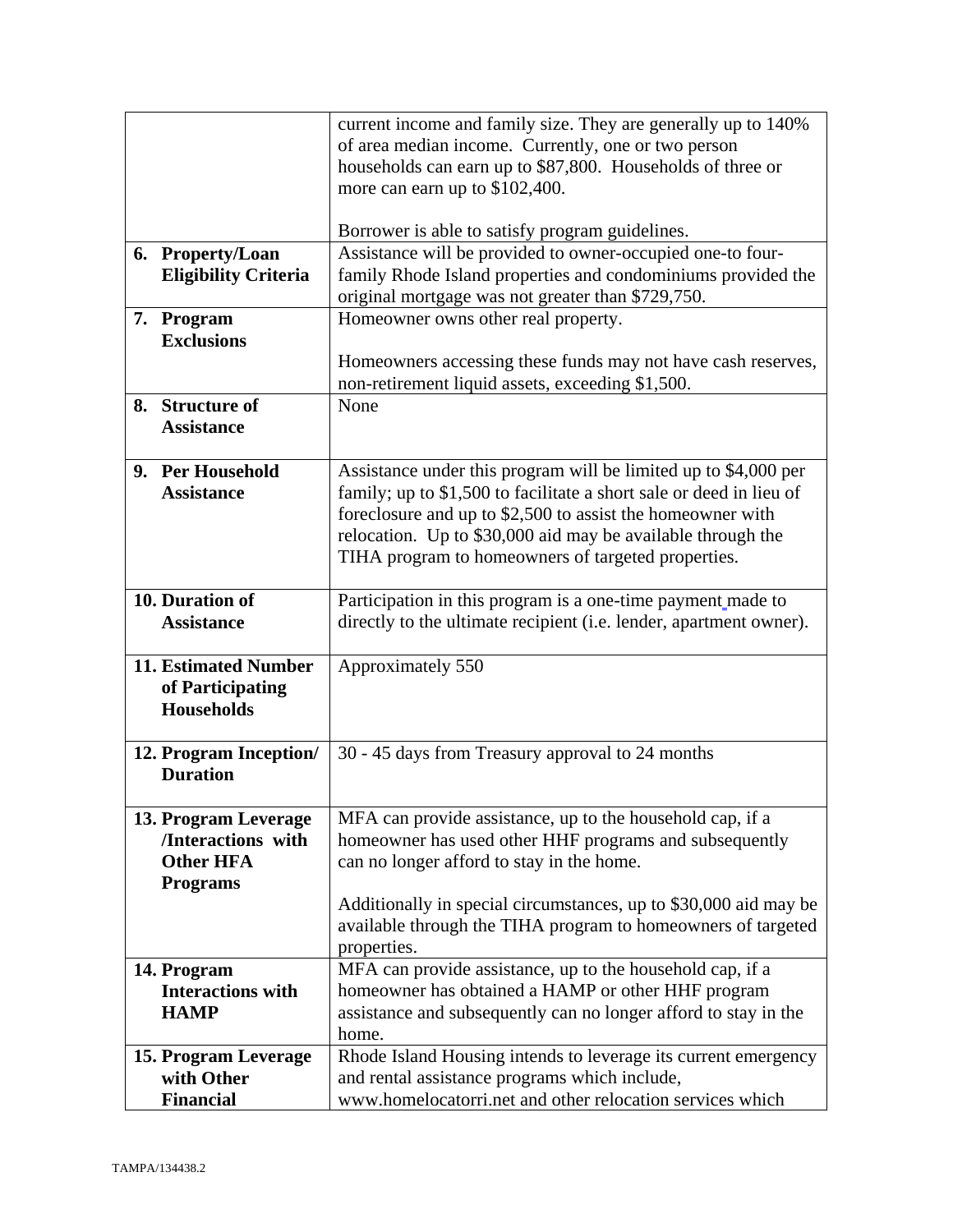| <b>Resources</b>                             | include Homeless Protection and Rapid Placement (HPRP) and |  |
|----------------------------------------------|------------------------------------------------------------|--|
|                                              | RoadHome Emergency Housing Assistance.                     |  |
| 16. Qualify as an<br>Unemployment<br>Program | $\nabla$ No<br>$\square$ Yes                               |  |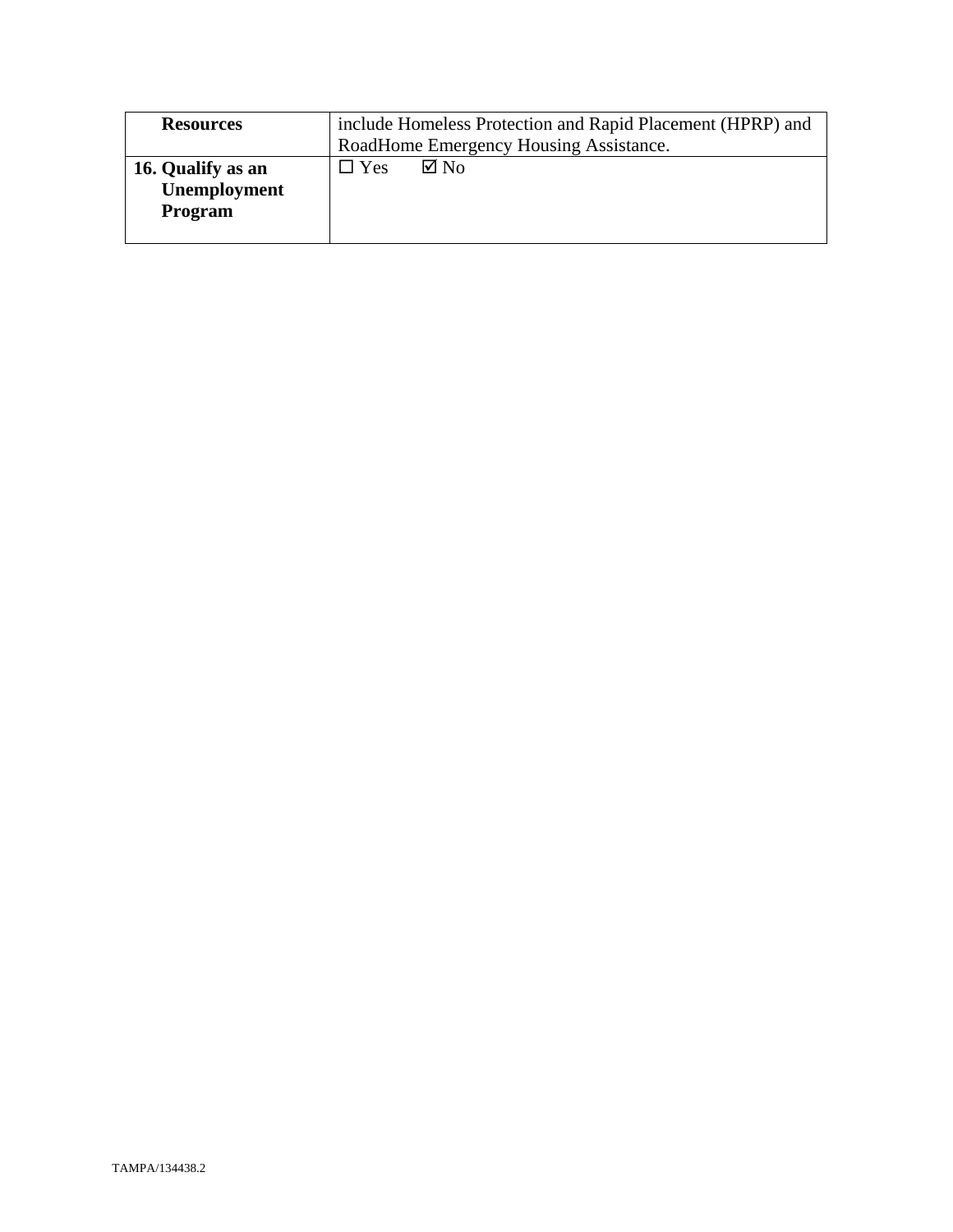## **Rhode Island Housing**

# **Mortgage Payment Assistance - Unemployed Program (MPA-UP)**

# **Summary Guidelines**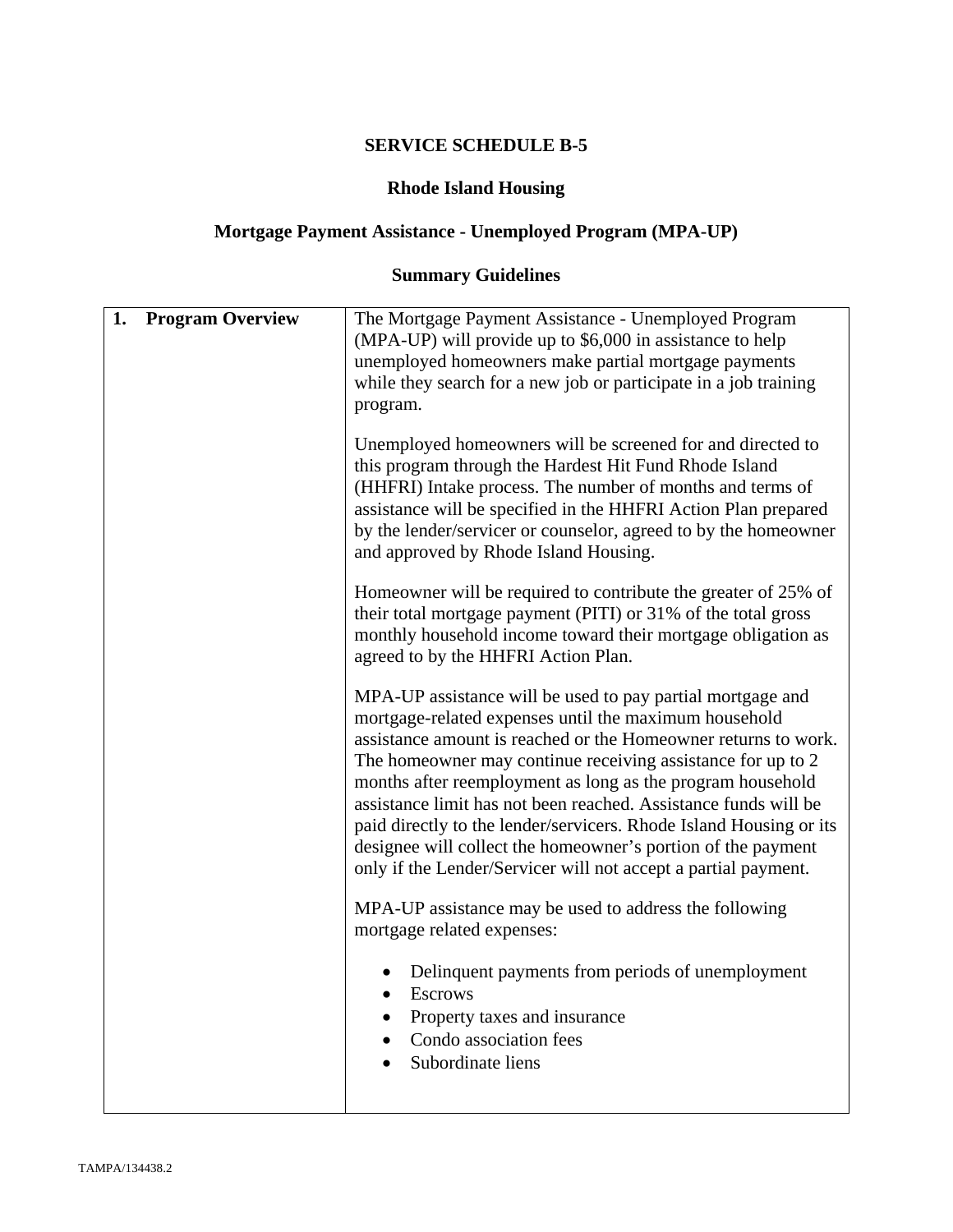|    |                                                                                       | This Program will work as both a stand alone program or as a<br>gateway into other HHFRI programs aimed at achieving a<br>reinstatement or a sustainable loan modification. Homeowners<br>may receive assistance from one or more HHFRI Programs. The<br>HHFRI Action Plan will determine type(s) and amount of<br>assistance for each homeowner, up to the maximum total benefit<br>amount for which the homeowner qualifies.                                                                                                                                                                                                                                                                                                                                     |
|----|---------------------------------------------------------------------------------------|--------------------------------------------------------------------------------------------------------------------------------------------------------------------------------------------------------------------------------------------------------------------------------------------------------------------------------------------------------------------------------------------------------------------------------------------------------------------------------------------------------------------------------------------------------------------------------------------------------------------------------------------------------------------------------------------------------------------------------------------------------------------|
| 2. | <b>Program Goals</b>                                                                  | To assist unemployed homeowners to remain in their homes and<br>make on-time, monthly payments on their mortgages during<br>unemployment so that they may avoid delinquency and<br>foreclosure; and to help stabilize homeowners so that they can<br>obtain a sustainable loan modification, if necessary, after they<br>have regained employment.                                                                                                                                                                                                                                                                                                                                                                                                                 |
| 3. | <b>Target Population /</b><br><b>Areas</b>                                            | An analysis of all Rhode Island cities and towns reveals that the<br>twelve communities with the highest rates of mortgage<br>delinquencies and foreclosures are also among the communities<br>with the highest unemployment rates. Using a combination of<br>the number of delinquencies and the number of unemployed, it<br>is estimated that 70% of all Hardest-Hit funds will be spent in<br>these twelve communities. Thirty-one of the thirty-nine<br>communities in Rhode Island experienced an unemployment<br>rate of 12% or higher in January of 2010, representing 85.45%<br>of the state's population. Therefore, we anticipate that 85% of<br>all Hardest-Hit funding will be targeted to communities with<br>unemployment rates of greater than 12%. |
| 4. | <b>Program Allocation</b><br>(Excluding<br><b>Administrative</b><br><b>Expenses</b> ) | \$13,570,770.00                                                                                                                                                                                                                                                                                                                                                                                                                                                                                                                                                                                                                                                                                                                                                    |
| 5. | <b>Borrower Eligibility</b><br>Criteria                                               | Unemployed homeowners, who through no fault of their own,<br>are unable to make their mortgage payments and are at risk of<br>foreclosure. Borrowers will be required to provide a financial<br>hardship affidavit with appropriate documentation on the cause<br>of their hardship. Unemployment will be verified by obtaining a<br>copy of the homeowner's unemployment benefit rate decision<br>letter and copies of 3 months bank statements to verify the<br>unemployment direct deposit, or by automated verification<br>through the Rhode Island Department of Labor and Training<br>$(DLT)$ .<br>If information from DLT is unavailable, a notarized letter from<br>the former employer indicating job loss was not the fault of the                       |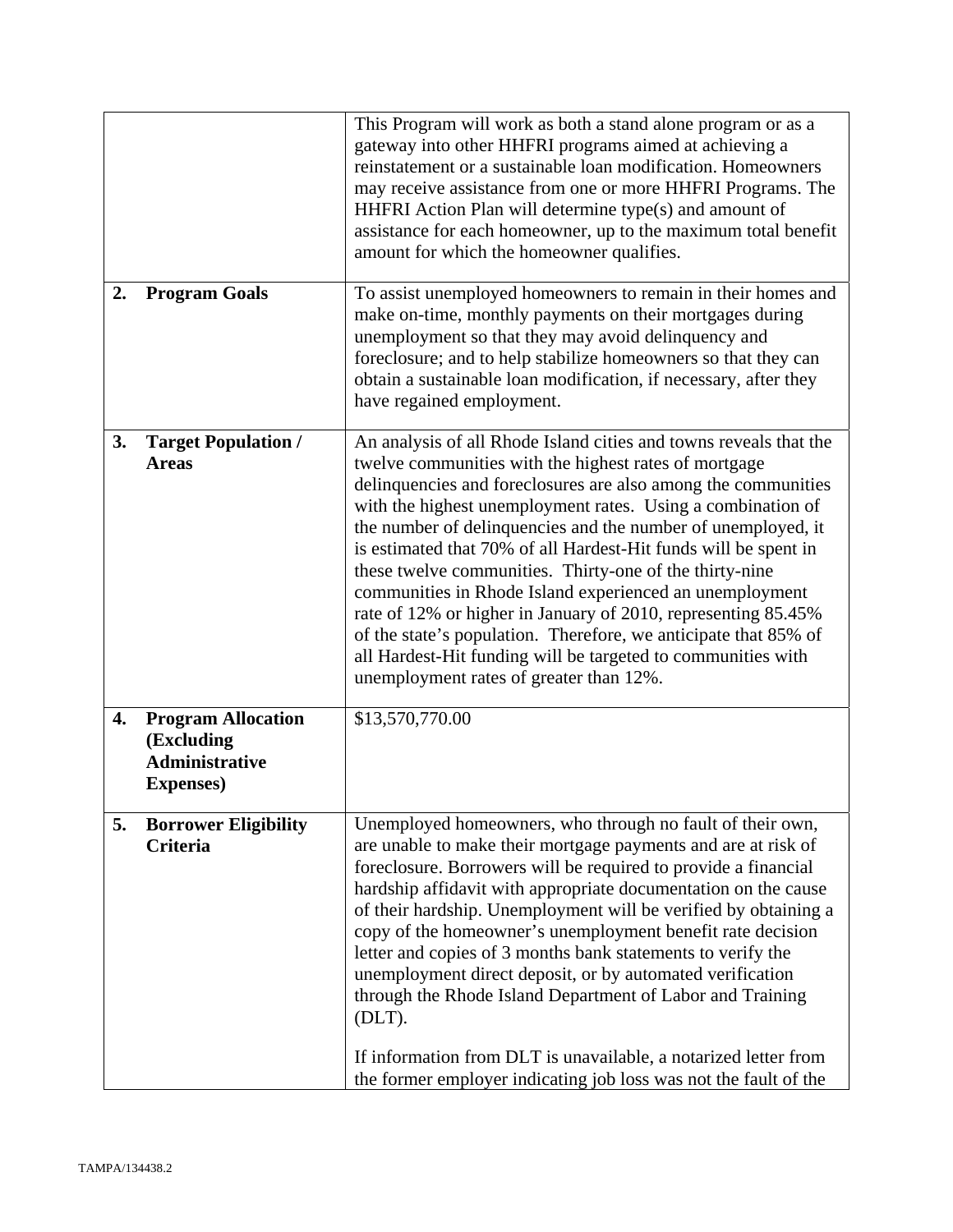|                                                             | borrower will serve as a substitute.                                                                                                                                                                                                                                                                                                                                                                                                                    |
|-------------------------------------------------------------|---------------------------------------------------------------------------------------------------------------------------------------------------------------------------------------------------------------------------------------------------------------------------------------------------------------------------------------------------------------------------------------------------------------------------------------------------------|
|                                                             | The borrower must currently occupy the property as his/her<br>primary residence. The unemployed homeowner must have been<br>obligated on the original note.                                                                                                                                                                                                                                                                                             |
|                                                             | Eligible borrowers must have monthly mortgage payments that<br>are greater than 31% of their gross monthly household income<br>and must be able to document the unemployment hardship that<br>has placed them at risk of foreclosure.                                                                                                                                                                                                                   |
|                                                             | Household income must be fully documented and verifiable,<br>income limits apply based on borrowers household gross annual<br>income and family size. Rhode Island's Mortgage Revenue<br>Bond income limits apply to all assistance programs. These<br>eligibility limits are based on the current income and family<br>size. Currently, one or two person households can earn up to<br>\$87,800. Households of three or more can earn up to \$102,400. |
|                                                             | Self-employed borrowers will be required to document loss of<br>business and income and submit appropriate documentation.                                                                                                                                                                                                                                                                                                                               |
|                                                             | Homeowner must be able to contribute the greater of 25% of<br>their total mortgage payment (PITI) or 31% of the total gross<br>monthly household income toward their mortgage obligation.<br>They must make their portion of the mortgage payment to<br>Rhode Island Housing or its designee, or the Lender/Servicer, as<br>applicable, on time; and must actively seek reemployment<br>during the assistance period.                                   |
|                                                             | Borrower is able to satisfy program guidelines.                                                                                                                                                                                                                                                                                                                                                                                                         |
| 6.<br><b>Property / Loan</b><br><b>Eligibility Criteria</b> | Assistance will be provided to owner-occupied one-to four-<br>family Rhode Island properties and condominiums provided the<br>original mortgage was not greater than \$729,750.                                                                                                                                                                                                                                                                         |
| <b>Program Exclusions</b><br>7.                             | Homeowner owns other real property.                                                                                                                                                                                                                                                                                                                                                                                                                     |
|                                                             | Homeowner has cash reserves, non-retirement liquid assets,<br>exceeding 3 months of principal, interest, taxes and insurance.                                                                                                                                                                                                                                                                                                                           |
|                                                             | Homeowners with a total PITI payment of less than 31% of<br>current gross monthly income are not eligible.                                                                                                                                                                                                                                                                                                                                              |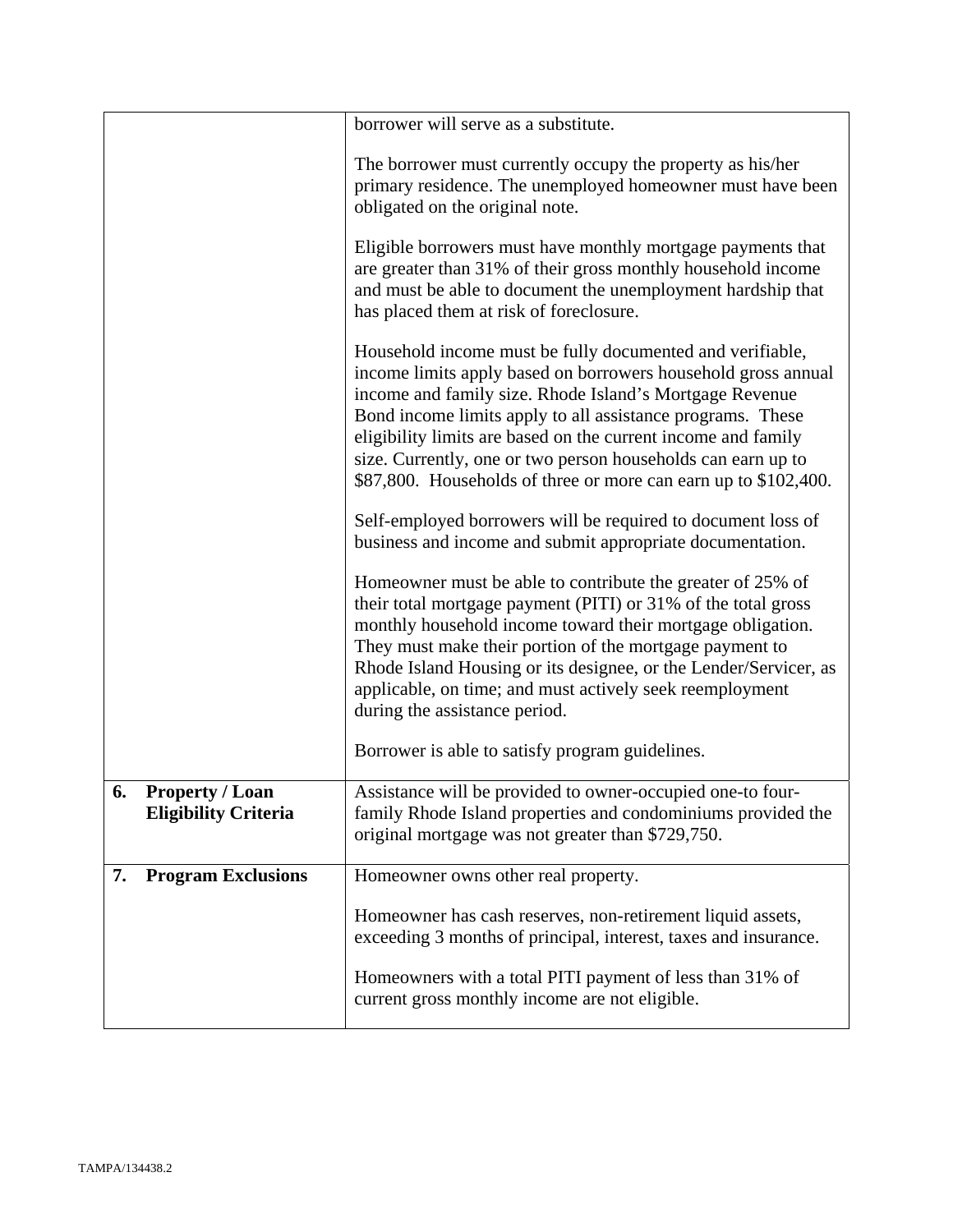| 8. | <b>Structure of Assistance</b>                                | Funds will be provided in the form of a zero-percent interest,<br>non-recourse, non-amortizing loan secured by the property and<br>forgivable at 20% per year over 5 years, if the homeowner<br>fulfills his or her obligations on a timely basis under the<br>assistance agreement. Borrowers who refinance, transfer title or<br>sell the property within the five-year period must repay the loan<br>on a pro-rata basis provided there is sufficient equity from such<br>refinance, title transfer or sale. Recycled funds will be returned<br>to the HHFRI Program for additional use through December 31,<br>2017. After December 31, 2017, all remaining and recaptured<br>funds will be returned to Treasury. |
|----|---------------------------------------------------------------|-----------------------------------------------------------------------------------------------------------------------------------------------------------------------------------------------------------------------------------------------------------------------------------------------------------------------------------------------------------------------------------------------------------------------------------------------------------------------------------------------------------------------------------------------------------------------------------------------------------------------------------------------------------------------------------------------------------------------|
| 9. | <b>Per Household</b><br><b>Assistance</b>                     | Maximum amount available per household is \$6,000.<br>When MPA-UP interacts with other HHFRI programs (LMA-<br>HAMP or LMA-Non-HAMP and TIHA), maximum household<br>assistance is capped at \$14,500. When MPA-UP interacts with<br>MFA, maximum household assistance is capped at \$10,000.                                                                                                                                                                                                                                                                                                                                                                                                                          |
|    | 10. Duration of Assistance                                    | The duration of the assistance is determined by the individual<br>need of each eligible borrower up to the maximum household<br>limit of \$6,000. The homeowner may continue receiving<br>assistance for up to 2 months after reemployment as long as the<br>program household limit has not been reached.<br>Assistance will be distributed to the lender/servicer on a<br>monthly basis.                                                                                                                                                                                                                                                                                                                            |
|    | 11. Estimated Number of<br>Participating<br>Households        | Based on the allocation of funds it is anticipated that<br>approximately 2,000 households will receive up to \$6,000. It is<br>estimated that 1,000 of these households may receive additional<br>assistance through other HHFRI programs.                                                                                                                                                                                                                                                                                                                                                                                                                                                                            |
|    | 12. Program Inception /<br><b>Duration</b>                    | The program will begin $30 - 45$ days from Treasury approval<br>and the funds are expected to last 24 months. Recapture of funds<br>will be recycled to assist additional homeowners which may<br>extend the program.                                                                                                                                                                                                                                                                                                                                                                                                                                                                                                 |
|    | 13. Program Interactions<br>with Other HFA<br><b>Programs</b> | When MPA-UP interacts with other HHFRI programs (LMA-<br>HAMP or LMA-Non-HAMP and TIHA), maximum household<br>assistance is capped at \$14,500. When MPA-UP interacts with<br>MFA, maximum household assistance is capped at \$10,000.                                                                                                                                                                                                                                                                                                                                                                                                                                                                                |
|    | 14. Program Interactions<br>with HAMP                         | MPA-UP complements the federal HAMP-UP Program by<br>providing assistance to unemployed homeowners who do not<br>qualify for it. For those that do qualify for HAMP-UP, MPA-UP<br>assistance may precede a HAMP-UP forbearance or be used to                                                                                                                                                                                                                                                                                                                                                                                                                                                                          |